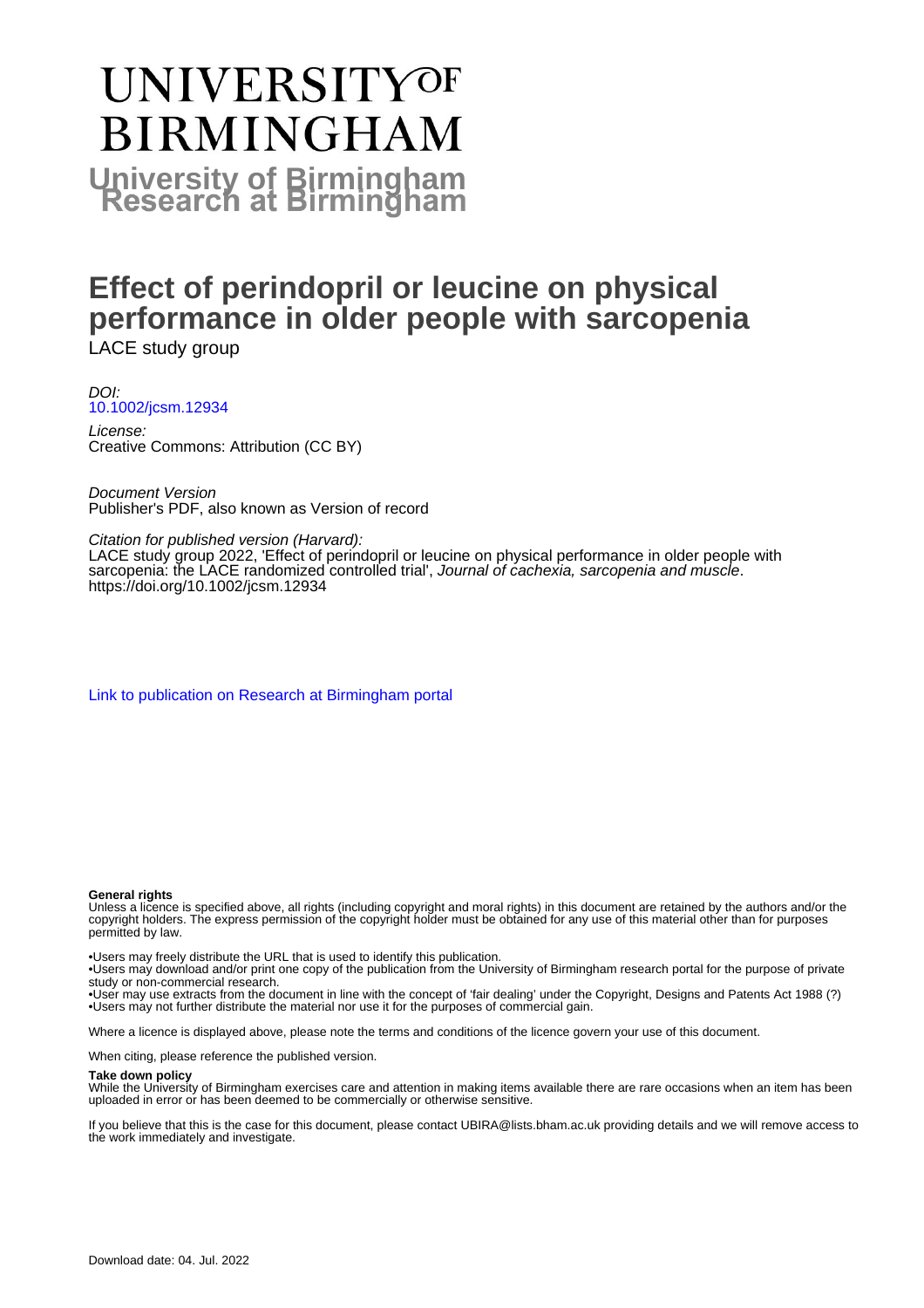## Effect of perindopril or leucine on physical performance in older people with sarcopenia: the LACE randomized controlled trial

The LACE study group, Marcus Achison<sup>1</sup>, Simon Adamson<sup>1</sup>, Asangaedem Akpan<sup>2</sup>, Terry Aspray<sup>3</sup>, Alison Avenell<sup>4</sup>, Margaret M. Band<sup>1</sup>, Tufail Bashir<sup>5</sup>, Louise A. Burton<sup>6</sup>, Vera Cvoro<sup>7,8</sup>, Peter T. Donnan<sup>9</sup>, Gordon W. Duncan<sup>10</sup>, Jacob George<sup>11</sup>, Adam L. Gordon<sup>12,13,14</sup>, Celia L. Gregson<sup>15,16</sup>, Adrian Hapca<sup>1</sup>, Emily Henderson<sup>17,18</sup>, Cheryl Hume<sup>1</sup>, Thomas A. Jackson<sup>19</sup>, Paul Kemp<sup>5</sup>, Simon Kerr<sup>20</sup>, Alixe Kilgour<sup>21</sup>, Veronica Lyell<sup>1</sup>, Tahir Masud<sup>22</sup>, Andrew McKenzie<sup>1</sup>, Emma McKenzie<sup>1</sup>, Harnish Patel<sup>23</sup>, Kristina Pilvinyte<sup>1</sup>, Helen C. Roberts<sup>24</sup>, Christos Rossios<sup>5</sup>, Avan A. Sayer<sup>3</sup>, Karen T. Smith<sup>1</sup>, Roy L. Soiza<sup>25</sup>, Claire J. Steves<sup>26</sup>, Allan D. Struthers<sup>27</sup>, Deepa Sumukadas<sup>28</sup>, Divya Tiwari<sup>29</sup>, Julie Whitney $^{30}$  & Miles D. Witham $^{3\ast}$ 

1 *Tayside Clinical Trials Unit (TCTU), Tayside Medical Science Centre (TASC), University of Dundee, Ninewells Hospital & Medical School, Dundee, UK;* <sup>2</sup> *Clinical Research Network Northwest Coast, University of Liverpool, Liverpool University Hospitals NHS FT Trust, Liverpool, UK;* <sup>3</sup> *AGE Research Group, NIHR Newcastle Biomedical Research Centre, Translational Clinical Research Institute, Newcastle University and Newcastle-upon-Tyne NHS Trust, Newcastle upon Tyne, UK;* <sup>4</sup> *Health Services Research Unit, University of Aberdeen, Aberdeen, UK;* <sup>5</sup> *Cardiovascular and Respiratory Interface Section, National Heart and Lung Institute, Imperial College London, South Kensington* Campus, London, UK; <sup>6</sup>Medicine for the Elderly, NHS Tayside, Dundee, UK and Ageing and Health, University of Dundee, Dundee, UK; <sup>7</sup>Victoria Hospital, Kirkcaldy, UK;<br><sup>8</sup>Centre for Clinical Brain Sciences University of Edi *UK;* <sup>10</sup>*Medicine for the Elderly, NHS Lothian, Edinburgh, UK and Centre for Clinical Brain Sciences, University of Edinburgh, Edinburgh, UK;* <sup>11</sup>*Department of Clinical* Pharmacology, Division of Molecular & Clinical Medicine, University of Dundee Medical School, Ninewells Hospital, Dundee, UK; <sup>12</sup>Unit of Injury, Inflammation and Recovery,<br>School of Medicine, University of Nottingham, Not *University Hospitals of Derby and Burton NHS Foundation Trust, Derby, UK;* <sup>15</sup>*Musculoskeletal Research Unit, Bristol Medical School, University of Bristol, Bristol, UK;* <sup>16</sup>*Older* Person's Unit, Royal United Hospital NHS Foundation Trust Bath, Bath, UK; <sup>17</sup>Population Health Sciences, Bristol Medical School, University of Bristol, Bristol, UK; <sup>18</sup>Royal<br>United Hospital Bath NHS Foundation Trust, Bat Research Unit, Nottingham University Hospitals NHS Trust, City Hospital Campus, Nottingham, UK; <sup>23</sup>NIHR Biomedical Research Centre, University of Southampton and<br>University Hospital Southampton NHSFT, Southampton, UK; <sup>24</sup> Southampton, UK; <sup>25</sup>Ageing & Clinical Experimental Research (ACER) Group, University of Aberdeen, Aberdeen, UK; <sup>26</sup>Department of Twin Research and Genetic<br>Epidemiology, King's College London & Department of Clinical Gero *Bournemouth, UK;* <sup>30</sup>*School of Population Health & Environmental Sciences, King's College London and King's College Hospital, London, UK*

### **Abstract**

**Background** This trial aimed to determine the efficacy of leucine and/or perindopril in improving physical function in older people with sarcopenia.

**Methods** Placebo-controlled, parallel group, double-blind, randomized two-by-two factorial trial. We recruited adults aged ≥ 70 years with sarcopenia, defined as low gait speed (*<*0.8 m/s on 4 m walk) and/or low handgrip strength (women *<* 20 kg, men *<* 30 kg) plus low muscle mass (using sex and body mass index category-specific thresholds derived from normative UK BioBank data) from 14 UK centres. Eligible participants were randomized to perindopril 4 mg or placebo, and to oral leucine powder 2.5 g or placebo thrice daily. The primary outcome was the between-group difference in the short physical performance battery (SPPB) score over 12-month follow-up by repeated-measures mixed models. Results were combined with existing systematic reviews using random-effects meta-analysis to derive summary estimates of treatment efficacy.

**Results** We screened 320 people and randomized 145 participants compared with an original target of 440 participants. For perindopril [*n* = 73, mean age 79 (SD 6), female sex 39 (53%), mean SPPB 7.1 (SD 2.3)] versus no perindopril [*n* = 72, mean age 79 (SD 6), female sex 39 (54%), mean SPPB 6.9 (SD 2.4)], median adherence to perindopril was lower (76% vs. 96%; *P <* 0.001). Perindopril did not improve the primary outcome [adjusted treatment

<sup>© 2022</sup> The Authors. Journal of Cachexia, Sarcopenia and Muscle published by John Wiley & Sons Ltd on behalf of Society on Sarcopenia, Cachexia and Wasting Disorders. This is an open access article under the terms of the [Creative Commons Attribution](http://creativecommons.org/licenses/by/4.0/) License, which permits use, distribution and reproduction in any medium, provided the original work is properly cited.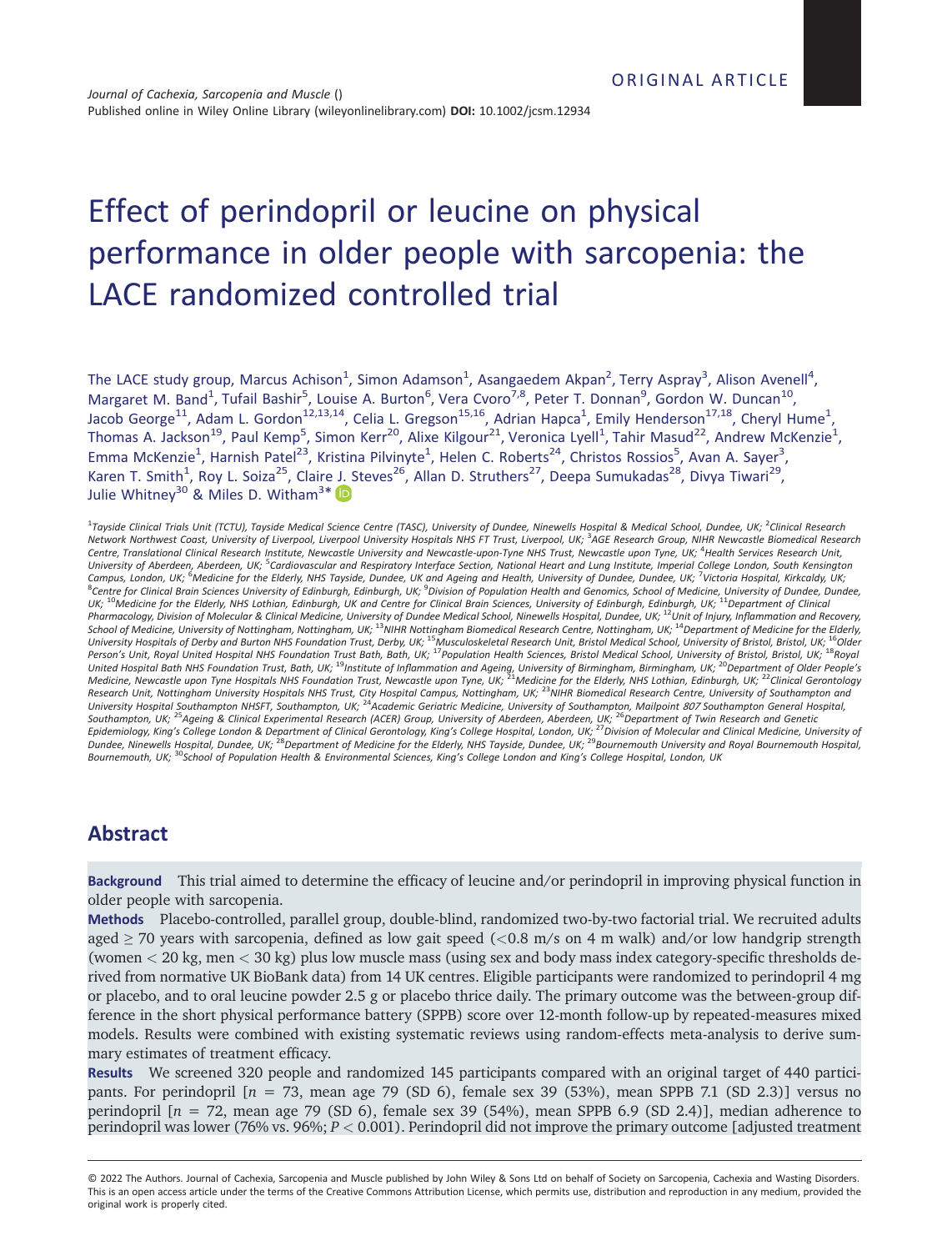effect  $-0.1$  points (95%CI  $-1.2$  to 1.0),  $P = 0.891$ . No significant treatment benefit was seen for any secondary outcome including muscle mass [adjusted treatment effect  $-0.4$  kg (95%CI  $-1.1$  to 0.3),  $P = 0.27$ ]. More adverse events occurred in the perindopril group (218 vs. 165), but falls rates were similar. For leucine [*n* = 72, mean age 78 (SD 6), female sex 38 (53%), mean SPPB 7.0 (SD 2.1)] versus no leucine [*n* = 72, mean age 79 (SD 6), female sex 40 (55%), mean SPPB 7.0 (SD 2.5)], median adherence was the same in both groups (76% vs. 76%; *P* = 0.99). Leucine did not improve the primary outcome [adjusted treatment effect 0.1 point (95%CI  $-1.0$  to 1.1),  $P = 0.901$ . No significant treatment benefit was seen for any secondary outcome including muscle mass [adjusted treatment effect  $-0.3$  kg (95%CI  $-1.0$  to 0.4),  $P = 0.47$ . Meta-analysis of angiotensin converting enzyme inhibitor/angiotensin receptor blocker trials showed no clinically important treatment effect for the SPPB [between-group difference  $-0.1$  points (95%CI  $-0.4$ ) to 0.2)].

**Conclusions** Neither perindopril nor leucine improved physical performance or muscle mass in this trial; meta-analysis did not find evidence of efficacy of either ACE inhibitors or leucine as treatments to improve physical performance.

**Keywords** Angiotensin converting enzyme inhibitor; Leucine; Sarcopenia; Randomized controlled trial

*Received: <sup>16</sup> July <sup>2021</sup>; Revised: <sup>4</sup> January <sup>2022</sup>; Accepted: <sup>17</sup> January <sup>2022</sup>*

*\*Correspondence to: Professor Miles Witham, AGE Research Group, NIHR Newcastle Biomedical Research Centre, Campus for Ageing and Vitality, Newcastle upon Tyne NE<sup>4</sup> <sup>5</sup>PL, UK. Tel: +<sup>44</sup> <sup>191</sup> <sup>208</sup> <sup>1317</sup>. Email: [miles.witham@newcastle.ac.uk](mailto:miles.witham@newcastle.ac.uk)*

*Trial registration: ISRCTN<sup>90094835</sup>*

## **Introduction**

Sarcopenia is associated with a broad range of important adverse consequences for older people including falls, fractures, increased risk of hospitalization, longer length of hospital stay, an increased risk of needing care including institutional care, and earlier death. $1-4$  Sarcopenia is common, affecting 5–10% of the population aged over 65, with rates exceeding 30% in settings such as care homes or in hospital.<sup>5,6</sup> The cost of sarcopenia to the UK health economy has been estimated at approximately £2 billion each year.<sup>7</sup>

Resistance training is the intervention with the most evidence to prevent or reverse sarcopenia<sup>6,8,9</sup>; however, not all older people with sarcopenia are either willing or able to undertake resistance training. Access to resistance training is insufficient to meet demand given the burden of sarcopenia on the older population.<sup>10</sup> New ways to prevent and treat sarcopenia are therefore required to alleviate the significant health burden caused by this condition. It is now clear that sarcopenia is a complex and multifactorial disorder involving a range of fundamental biological processes including cellular senescence, chronic inflammation, neurohormonal dysregulation, vascular dysfunction, neuromuscular junction deficits, oxidative stress and mitochondrial dysfunction, and deficits in muscle protein uptake and utilization. $11$  The relative contributions of these pathologies remain to be fully delineated.

Preliminary data suggest that derangements of the renin angiotensin aldosterone system may be important in the pathology of sarcopenia. Observational data show that older people taking angiotensin converting enzyme inhibitors (ACEi) have better preserved walk speed over a 3-year period than those not taking ACEi. $^{12}$  Some randomized controlled trials have suggested a beneficial effect of ACEi compared with placebo on physical performance in older people although other studies have failed to find such beneficial

effects, and a recent systematic review did not find an overall benefit of either ACEi or angiotensin receptor blockers (ARBs) in this age group.<sup>13</sup> The conclusions of this review were limited by the lack of studies specifically enrolling older people with sarcopenia. Similarly, some studies suggest that leucine supplementation may have beneficial effects on muscle protein synthesis, uptake of amino acids, and consequent improvement in muscle strength.<sup>14-16</sup> However, very few studies have set out to examine the effect of leucine in older people with sarcopenia as opposed to younger people or healthy older people.<sup>17</sup>

Therefore, there is a clear need for randomized controlled trials to test the efficacy of ACEi and of leucine in older people with sarcopenia. In this trial, we aimed to test the effects of 1 year of treatment with the ACEi perindopril versus placebo, and of leucine supplementations versus placebo, in a population of older people with sarcopenia who were not undergoing resistance training.

#### **Methods**

LACE (Leucine or Angiotensin Converting Enzyme inhibitors for sarcopenia) was a parallel group, double-blind, placebocontrolled, randomized 2 × 2 factorial trial. Participants were eligible for inclusion if they were aged 70 years and over and had sarcopenia according to the European Working Group on Sarcopenia in Older People (EWGSOP) 2010 definition of sarcopenia, which requires the presence of low muscle strength or low physical performance, plus low muscle mass.<sup>18</sup> Definitions for low muscle strength and low physical performance followed the EWGSOP 2010 sarcopenia guidelines, in which the presence of either gait speed *<* 0.8 m/s on 4 m walk (low physical performance) and/or low handgrip strength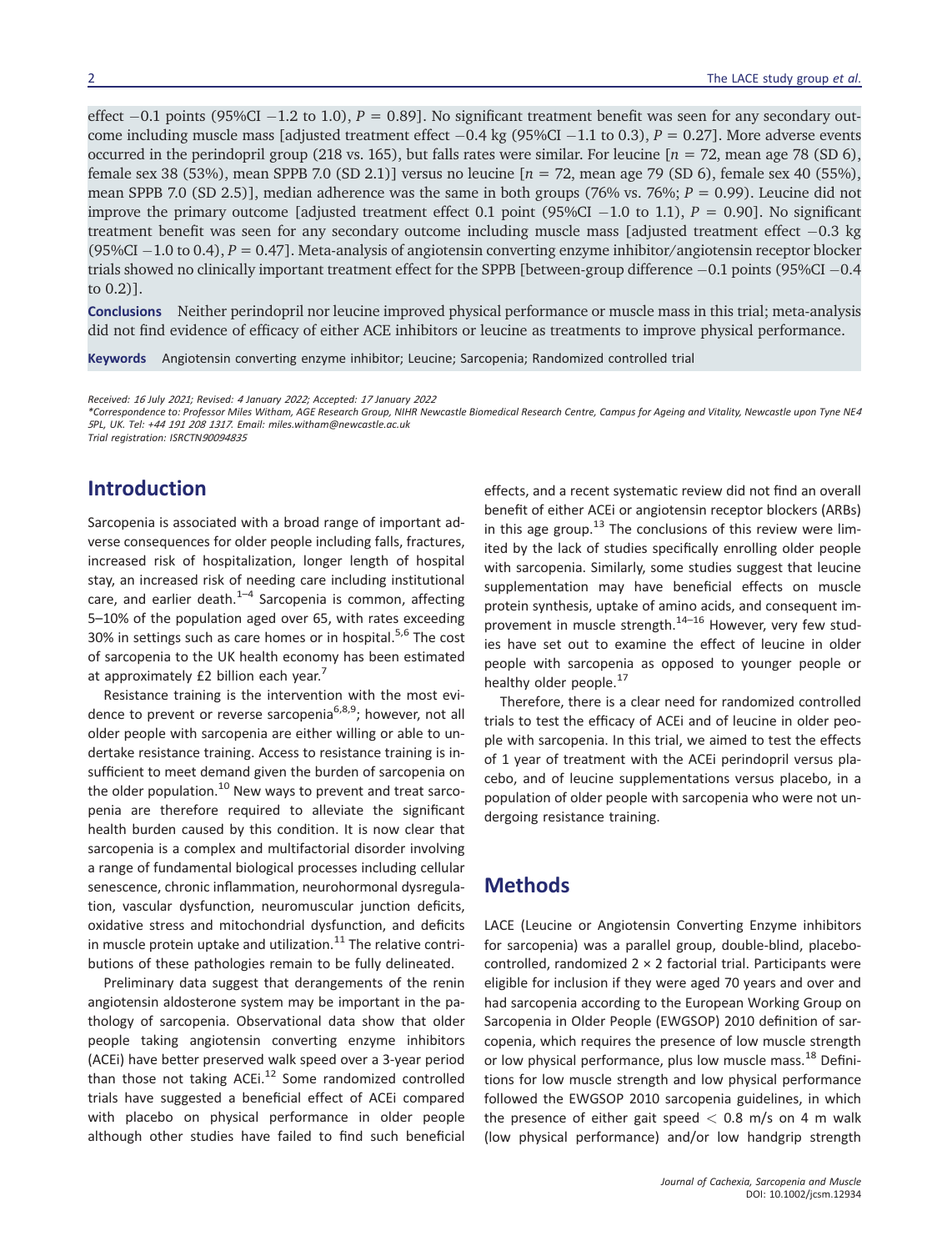(*<*20 kg for women, *<*30 kg for men) was required for case identification. Gait speed is strongly associated with survival, and a value of 0.8 m/s is associated with the median survival time in a pooled analysis of observational studies.<sup>19</sup> The handgrip cut-offs used were derived from a population-based observational study and were found to be optimal to discriminate participants with mobility limitation.<sup>20</sup>

For muscle mass, we used height-adjusted total skeletal muscle mass measured by Bioimpedance Assay (BIA) using the Akern BIA 101 device and the Sergi equation.<sup>21</sup> Cut-offs varied with body mass index and sex to ensure that participants with sarcopenic obesity could be recruited. Table S1 shows the body mass index and sex-specific muscle mass cut-offs used at screening. These cut-offs were derived from normative bioimpedance data from healthy middle aged adults in the UK BioBank study<sup>22</sup> Total body fat-free mass index cut-offs for the fifth percentile were used and converted to equivalent appendicular skeletal muscle mass values using values from Kyle *et al*. 23

Trial exclusion criteria were selected to (a) avoid contraindications to ACE inhibitors, (b) avoid contraindications to key outcomes or inability to consent, and (c) exclude participants with skeletal myopathy clearly due to an alternative cause rather than sarcopenia. A full list of exclusion criteria is given in Table S2. The trial protocol has been published previously.<sup>24</sup> The trial was approved by the East of Scotland NHS research ethics committee (approval 14/ES/1099) and the UK Medicines and Healthcare Regulatory Authority (EudraCT number 2014-003455-61; Clinical Trial Authorisation number 36888/0001/001-0001); the trial was performed in accordance with the ethical standards laid down in the 1964 Declaration of Helsinki and its later amendments.

#### *Study interventions*

The trial intervention consisted of either perindopril erbumine (KRKA Polska, Warsaw, Poland and TEVA pharmaceuticals, Peta Tikva, Israel), overencapsulated with a gelatine capsule packed with microcrystalline cellulose, or matching placebo capsules packed only with microcrystalline cellulose. Active and placebo tablets were manufactured and bottled by Tayside Pharmaceuticals, Dundee, UK, who undertook quality testing, qualified person release, and distributed bottles to participating sites. Study medications were held at site pharmacies under temperature-controlled conditions prior to dispensing to participants. For the first 2 weeks of participation, participants were given capsules containing perindopril 2 mg or placebo and instructed to take one capsule per day. If uptitration occurred at 2 weeks, a fresh supply of capsules was dispensed, containing 4 mg of perindopril or placebo; participants were again instructed to take one capsule

per day. A flowchart depicting the titration schedule is given in Figure S1.

Bulk leucine powder was obtained from Amino GmbH (Freilstedt, Germany). Study pots (one pot per participant per month) were prepared by Tayside Pharmaceuticals, Dundee, UK, who undertook quality testing, qualified person release, and distributed pots to participating sites. Leucine/ placebo pots were held at site pharmacies under temperature-controlled conditions prior to dispensing to participants. Pots contained either 400 g of leucine powder, or 400 g of lactose powder, selected for its similarity of appearance. Participants were supplied with 1.5-mL scoops and were asked to ingest three scoops of powder three times a day, with meals, equivalent to 2.5 g of leucine three times a day, a daily total of 7.5 g. Participants were encouraged to mix the powder with drinks or yoghurts or spread the powder on food; serving suggestions were shared with participants at the start of their participation.

Randomization and treatment allocation were performed remotely using an interactive web-based randomization, drug assignment, and inventory management system (TRuST) run by the Health Informatics Centre, University of Dundee. The system was run independently from the research team to preserve allocation concealment. Randomization was performed in a 1:1 ratio for both perindopril/placebo and leucine/placebo, stratified by site, and employed a minimization algorithm with a small random element using the following minimization factors: age, sex, short physical performance battery (SPPB), Charlson score, $25$  and grip strength. Participants were allocated study medication bottles with either perindopril capsules or matching placebo, and tubs containing 400 g of leucine or matching placebo. Bottles and tubs were allocated based on bottle ID numbers generated by the TRuST randomization system and were not labelled with any indication of whether they contained the active or placebo substance.

Adherence to perindopril or placebo was ascertained by tablet counting, with adherence calculated as number of tablets taken/number of tablets scheduled to be taken between baseline and study completion or dropout. Leucine/placebo adherence was checked by weighing container tubs at each safety visit, with adherence calculated as weight of powder used/weight expected to be used between baseline and study completion or dropout.

#### *Outcomes*

Outcomes visits were conducted at baseline, 6 and 12 months, with additional visits for research bloods at 3 months and adverse event recording at 9 months. An additional visit for safety bloods and uptitration of perindopril/ placebo took place at 2 weeks, with further safety bloods at 5 weeks. Outcomes were collected by research nurses at each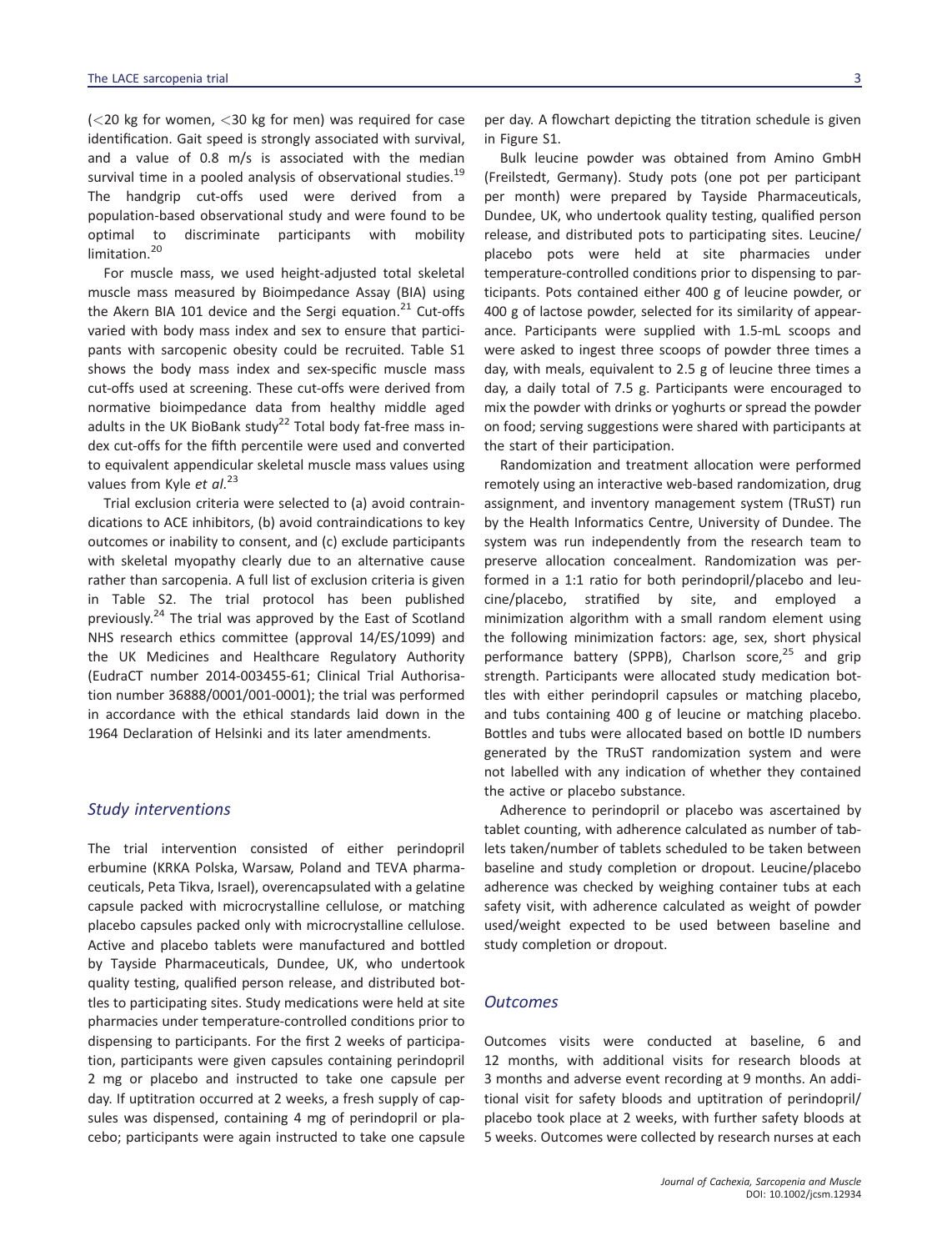outcome was the between-group difference in the SPPB score across the follow-up period. The SPPB was measured at baseline, 6 and 12 months. The SPPB tests lower limb strength and balance<sup>26</sup> and consists of three tests—a balance test (side by side balance, semi-tandem balance, and tandem balance), a timed sit to stand from a chair five times and walk speed over a 4-m course. The test is scored from 0 (worst; includes those who cannot perform any component) to 12 (best score). The SPPB is a robust predictor of a range of adverse outcomes in older people including death, dependency, and future disability.<sup>26,27</sup>

#### *Secondary outcomes*

Table S3 lists the secondary outcomes measured as part of the LACE trial. All secondary outcomes were assessed as the between-group difference in each measure across the follow-up period. Data were collected on falls using monthly prospective falls diaries and on diet at baseline using the Scottish Collaborative Group Food Frequency Questionnaire<sup>28</sup> to examine total protein intake.

#### *Sample size calculation*

The minimum clinically important difference (MCID) for the SPPB has been estimated at between 0.5 and 1 point.<sup>27,29</sup> We took a deliberately conservative approach to sample size calculation and used an MCID of 0.5 points difference between the treatment arms at 12 months. Assuming a standard deviation of 2.7 as seen in similar previous studies with a power of 90% at alpha 0.05, and assuming a correlation between time points of 0.7 as seen from our previous work, we would require 88 participants in each of the four groups (352 participants in total) to detect this MCID at 12 months. Assuming 20% dropout at 12 months (based on previous similar studies<sup>30,31</sup>), we therefore aimed to recruit 440 patients. This sample size would also have 90% power to detect a 5% difference in muscle mass, assuming a baseline value of 19 kg (SD 2.8). Sample size calculations were performed using NQuery Adviser software v7.0 (StatSols, Cork, Ireland).

#### *Statistical analysis*

Analyses were performed using Statistical Analysis System (SAS) v9.4 software (SAS Institute Inc, Cary, NC, USA) using modified intention-to-treat methods. Unmasking of randomization groups was performed only after completion of the statistical analysis. A two-sided *P* value of *<*0.05 was taken as significant for all analyses, with no adjustment for multiple testing. A mixed effect linear model was used to analyse the primary analysis response variable (SPPB score data from 6 and 12 months) with variables treatment (treatment vs. no treatment), SPPB at baseline, age, sex, baseline handgrip strength, baseline Charlson comorbidity score, visit and site as fixed factors, and subjects as an intercept only random factor. An initial test for treatment interaction was planned, and if no evidence of a significant interaction was found, the main analyses were prespecified to be conducted as two separate comparisons (perindopril vs. perindopril placebo and leucine vs. leucine placebo). The primary outcome (SPPB) was normally distributed as expected. Prespecified subgroup analyses for the primary outcome were conducted for the following categories: age ≤ 80 years versus *>*80 years, male versus female, and above versus below median total protein intake, together with an exploratory post hoc analysis comparing those who did and did not meet the EWGSOP2 2019 definition for confirmed sarcopenia. $18$  Although the 2010 EWGSOP criteria were used when designing the LACE trial, the 2019 criteria are the ones currently used in clinical practice and a subgroup analysis based on these updated criteria is likely to be more relevant to current clinical practice. A pre-planned sensitivity analysis was conducted imputing the worst possible value (zero) for missing SPPB data to test the robustness of the main result. Secondary outcomes were analysed using repeated-measures models as above, adjusted for baseline value of the variable under test, age, sex, and minimization variables.

#### *Meta-analysis*

To place the results of the perindopril analysis in context, we added the results of the LACE trial to our recent meta-analysis of the effects of ACEi and ARBs on physical performance in older people.<sup>13</sup> Data were analysed in RevMan v5.3 (Cochrane Collaboration). Where standard deviations (SD) of change were not available, SDs were interpolated as the mean of baseline and follow-up SDs. Results are presented as mean differences with random-effects metaanalysis. To place the results of the leucine analysis in context, we used data from a recently published systematic review examining the impact of leucine on physical function.<sup>17</sup> Of the 13 randomized controlled trials included in this review, three examined the effect of leucine alone as an intervention (without additional protein, amino acids, or other nutritional components). We extracted data from these three trials together with one additional trial published since $32$  and combined these data with results from the LACE trial. Data were analysed in RevMan v5.3 as described above; changes in muscle mass were presented as standardized mean differences given the heterogeneity in how results were reported.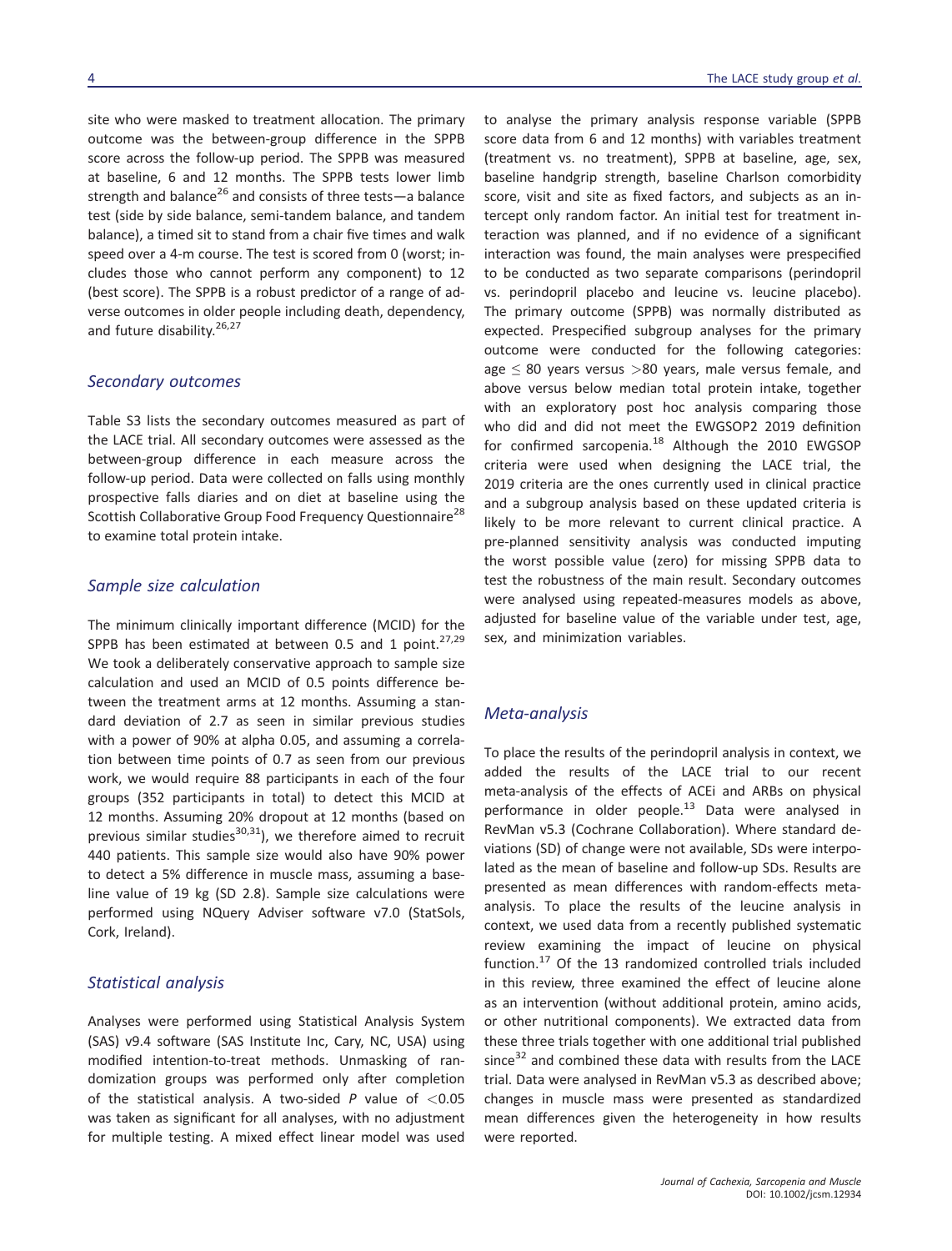### **Results**

A total of 320 participants attended a screening visit, and 145 participants were randomized into the trial between June 2016 and December 2018. The original target for recruitment was 440 participants; the trial was stopped by the funder due to slow recruitment. Figure 1 shows the flow of participants through the trial. Discontinuation of follow up was higher in the perindopril groups than in those not receiving perindopril, particularly in the first 6 months of the trial. Perindopril versus no perindopril groups and leucine versus no leucine groups were well matched at baseline for key measurements; details are given in Table 1. Adherence to intervention was lower in the group allocated to perindopril [median 76.2%, interquartile (IQR) 15.6–95.4%] than in the group not allocated to perindopril (95.9%, IQR 78.2–99.7%) (*P <* 0.001). For leucine, adherence to intervention was the same in the group allocated to leucine (median 76.2%, IQR 38.5–97.3%) as in the group not allocated to leucine (75.6%, IQR 50.5–92.3%) (*P* = 0.99).

#### *Primary outcome*

An initial test for interaction did not find evidence for an interaction between the two treatments ( $P = 0.59$ ), and the analyses of perindopril versus no perindopril and leucine versus no leucine were therefore conducted separately as

planned. Tables 2 and 3 show the analyses for the primary outcome (between-group difference in SPPB) for perindopril versus no perindopril and for leucine versus no leucine, respectively. No significant treatment effect was seen in unadjusted or adjusted analyses; the point estimate of effect in adjusted analyses was close to zero although the confidence intervals do not exclude an effect size consistent with a clinically important difference of 1.0 point. Sensitivity analyses examining the difference at the 12-month timepoint, and imputing values of zero as a worst-case scenario showed similar results. Subgroup analyses are shown in Figure 2. For the leucine comparison, participants with protein intake below the median level of 1.01 g/kg/day showed a treatment effect of 2.6 points (95%CI 0.6 to 4.5) compared with  $-0.1$  points (95%CI  $-0.8$  to 0.6) for those with a protein intake above the median; however, the subgroup interaction was not significant on formal analysis (*P* = 0.70). Similarly, participants meeting the full EWGSOP 2019 criteria for sarcopenia (*n* = 44) showed a greater leucine treatment effect (1.7 points, 95%CI 0.7 to 2.7) compared with those not meeting the criteria  $(-0.5 \text{ points}, 95\% \text{Cl} - 1.4 \text{ to } 0.3);$  *P* for interaction = 0.06; those aged over 80 also showed a slightly greater leucine treatment effect (1.3 points, 95%CI 0.4 to 2.3 vs. -0.7 points, 95%CI -1.3 to 0.2 points; *P* for interaction = 0.76). Adherence did not have a significant interaction with the primary outcome when included in the adjusted models as a continuous variable (perindopril model interaction:  $P = 0.75$ ; leucine model interaction:  $P = 0.85$ ).



**Figure 1** CONSORT flow diagram. AE, adverse event; HCP, health care professional; OH, orthostatic hypotension; Pt, participant.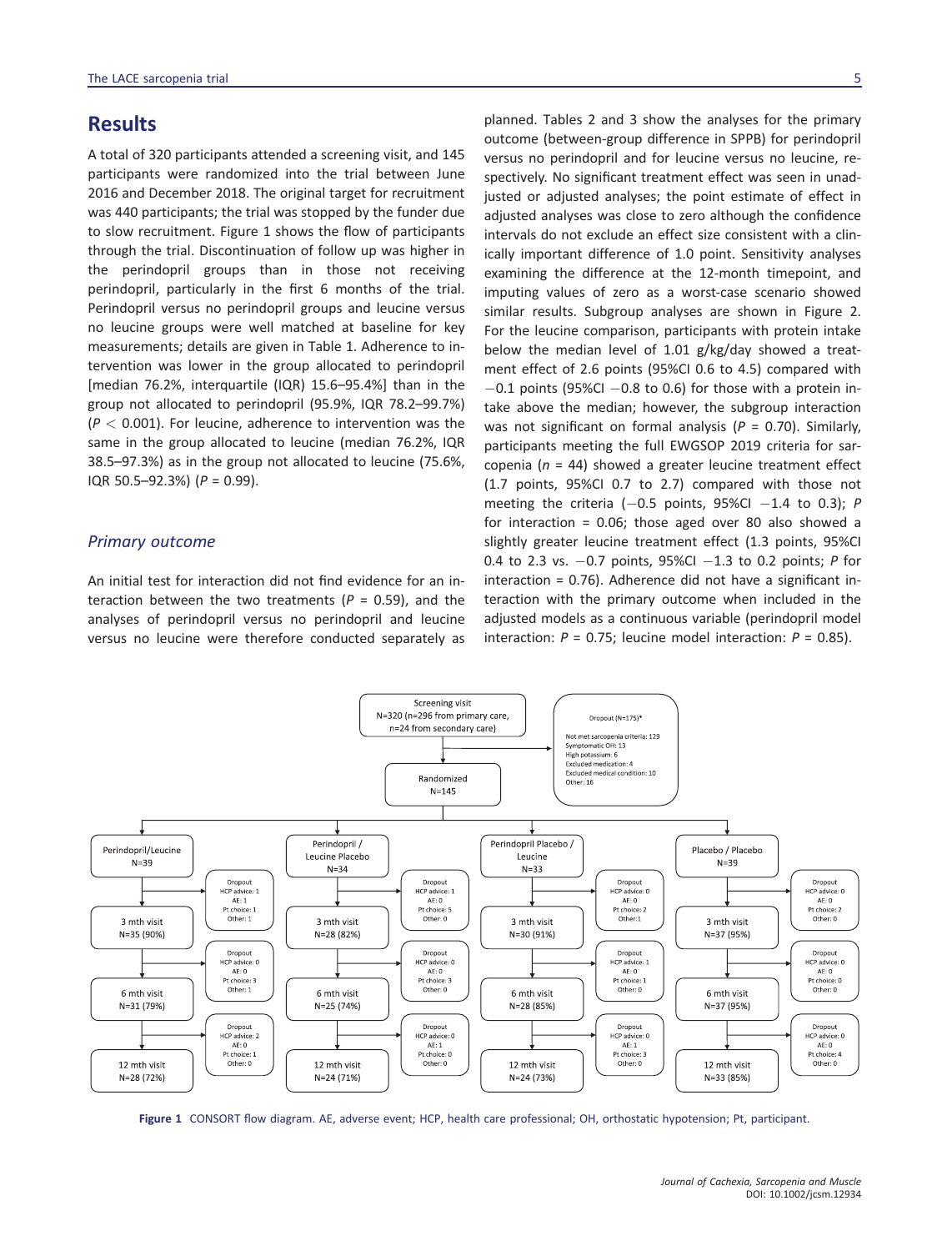|                                                                                                                                                                                                                     |              |                                                                                                                                                                                         | By randomized group                                                                                                                            |                                                                        |                                                                                                 |                                                                        | By analysis group                                                                                            |                                                                                    |                                                         |
|---------------------------------------------------------------------------------------------------------------------------------------------------------------------------------------------------------------------|--------------|-----------------------------------------------------------------------------------------------------------------------------------------------------------------------------------------|------------------------------------------------------------------------------------------------------------------------------------------------|------------------------------------------------------------------------|-------------------------------------------------------------------------------------------------|------------------------------------------------------------------------|--------------------------------------------------------------------------------------------------------------|------------------------------------------------------------------------------------|---------------------------------------------------------|
|                                                                                                                                                                                                                     |              | and leucine<br>Perindopri<br>$1 = 39$<br>$\epsilon$                                                                                                                                     | and leucine<br>Perindopri<br>placebo<br>34)<br>$\overline{a}$                                                                                  | placebo and<br>Perindopri<br>$(n = 33)$<br>leucine                     | placebo<br>$(n = 39)$<br>Double                                                                 | Perindopril<br>$\overline{a}$                                          | No perindopril                                                                                               | Leucine<br>$(n = 72)$                                                              | do leucine<br>$\mathcal{E}$                             |
| Mean Charlson comorbidity score (SD)<br>Mean SARC-F score (SD)<br>Mean age (years) (SD)<br>Female sex (%)                                                                                                           |              | 78.1 (5.5)<br>ີດ<br>ເອີກ<br>ເອີ<br>22 (56)<br>0.30                                                                                                                                      | 79.5 (6.6)<br>$0.6(1.1)$<br>3.9 $(1.4)$<br>17 (50)                                                                                             | 78.6 (6.5)<br>$0.6(0.9)$<br>4.1(1.3)<br>16 (48)                        | 79.0 (5.7<br>$0.7(0.9)$<br>4.6(1.7)<br>23 (59)                                                  | 78.7 (6.0<br>$0.7(1.1)$<br>4.1(1.3)<br>39 (53)                         | 78.8 (6.1)<br>0.7(0.9)<br>4.4(1.5)<br>39 (54)                                                                | 78.3 (5.9<br>$0.7(1.0)$<br>4.1(1.3)<br>38 (53)                                     | 79.3 (6.1)<br>$0.7(1.0)$<br>4.3(1.6)<br>40 (55)         |
| schaemic heart disease (%)<br>Rheumatoid arthritis (%)<br>Osteoarthritis (%)<br>Hypertension (%)<br>Comorbid disease                                                                                                |              | $\overline{54}$<br>(31)<br>$\frac{1}{\tau}$<br>$\overline{c}$<br>$\frac{4}{\sqrt{2}}$<br>$\overline{2}1$                                                                                | $\frac{2}{14}$ (6)<br>14 (41)<br>11(32)<br>18(53)<br>5(15)                                                                                     | 15(45)<br>$\begin{array}{c} 13(39) \\ 1(3) \end{array}$<br>5(15)       | 23 (59)<br>$7(18)$<br>$4(10)$<br>2(5)                                                           | 39 (53)<br>$3(4)$<br>$34(47)$<br>23 (32)<br>9(12)                      | 38 (53)<br>7 (10)<br>28 (39)<br>20 (28)<br>5(7)                                                              | 36 (50)<br>25 (35)<br>5(7)<br>6 (8)                                                | 18 (25)<br>41 (56)<br>9(12)<br>4(5)                     |
| Registered blind (%)<br>Retinopathy (%)<br>Cataracts (%)<br>Anaemia (%)                                                                                                                                             |              | 20(51)<br>$2(5)$<br>$1(3)$<br>$10(26)$                                                                                                                                                  | 5(15)<br>(3)<br>(3)                                                                                                                            | 13(39)<br>4(12)<br>(3)<br>0(0)                                         | 15(38)<br>4(11)<br>0(0)<br>(3)                                                                  | $\begin{array}{c} 3 \ (4) \\ 2 \ (3) \\ 15 \ (21) \end{array}$         | 8(11)<br>2(3)<br>$\circ$                                                                                     | 33 (46)<br>$(61)$ $\mu$ 1<br>1(1)<br>3(4)                                          | 29 (40)<br>$\begin{matrix} 2 & 3 \\ 1 & 1 \end{matrix}$ |
| Median number of medications [IQR]<br>Previous Fragility fracture (%)<br>Peripheral neuropathy (%)                                                                                                                  |              | (28)<br>(26)<br>$\frac{1}{4}$<br>$\overline{1}$                                                                                                                                         | 12(35)<br>3(9)                                                                                                                                 | 5 [2.5.7]<br>6(18)<br>3(9)                                             | 12(31)<br>2(5)                                                                                  | $7(10)$<br>$23(32)$                                                    | 18(25)<br>$\overline{5}$ $\overline{(7)}$                                                                    | $7(10)$<br>17(24)<br>5[2, 7]                                                       | 24 (33)<br>$\frac{9(12)}{5(7)}$                         |
| Mean weight (kg) (SD)                                                                                                                                                                                               | Women<br>Men | $4$ [2, 6]<br>80.4 (12.9)<br>66.4 (12.3)                                                                                                                                                | $5 [4, 7]$<br>81.6 (10.1)                                                                                                                      | 66.1 (7.9<br>80.3(9.8                                                  | 5 [3, 7]<br>81.5 (21.1)<br>64.1 (11.3)                                                          | 81.0 (11.4<br>65.1 (13.1)<br>26.7 (3.7)                                |                                                                                                              | $\begin{array}{c} 80.4 (11.3) \\ 66.3 (10.5) \\ 27.1 (3.3) \\ 80 (19) \end{array}$ | 5 [3, 7]<br>81.6 (16.1)<br>63.8 (12.5)                  |
| Mean body mass index (kg/m <sup>2</sup> ) (SD)<br>Mean estimated GFR<br>(mL/min/1 .73 m <sup>2</sup> ) (SD)                                                                                                         |              | $(1(3.8)$<br>(21)<br>27.<br>80                                                                                                                                                          | 26.2 (3.5)                                                                                                                                     | 27.2 (2.8)<br>30(18)                                                   | 82 (22)                                                                                         | 80 (20)                                                                | 27.0(4.3)                                                                                                    |                                                                                    | 26.5 (4.5)                                              |
| Mean serum albumin (g/L) (SD)<br>pressure (mmHg) (SD)<br>Mean systolic blood                                                                                                                                        |              | 40(4)<br>146(20)                                                                                                                                                                        | 144(20)<br>40 (4)                                                                                                                              | 143(18)<br>41 (4)                                                      | 144 (16)<br>40 (4)                                                                              | 145 (20)<br>40(4)                                                      | 144 (17)<br>40 (4)                                                                                           | $(61)$ $541$<br>40 (4)                                                             | 144(18)<br>40 (4)                                       |
| pressure (mmHg) (SD)<br>Mean diastolic blood                                                                                                                                                                        |              | (10)<br>80                                                                                                                                                                              | 77 (10)                                                                                                                                        | 77 (10)                                                                | 77(11)                                                                                          | 79(10)                                                                 | 77 (10)                                                                                                      | 79 (10)                                                                            | 77 (10)                                                 |
| Mean appendicular muscle mass<br>Mean SPPB (SD)                                                                                                                                                                     | Men          |                                                                                                                                                                                         | 5.8(2.5)                                                                                                                                       | 7.07 (2.02)<br>5.82 (0.56)<br>5.7(2.2)                                 | 7 34 (1.06)<br>5.60 (0.72)<br>7.1(2.6)                                                          | 7 1 (2.3)<br>7 26 (0.75)<br>5 77 (0.68)                                | $\begin{array}{c} 6.9 \ (2.4) \\ 7.21 \ (1.53) \\ 5.75 \ (0.57) \\ 22.3 \ (6.4) \\ 13.7 \ (3.9) \end{array}$ | 7.0 (2.1)<br>7.26 (0.87)<br>5.72 (0.76)<br>5.72 (9.59)<br>13.7 (5.5)<br>11.5 (5.2) | 7.0 (2.5)<br>7.21 (1.61)<br>5.69 (0.66)                 |
| Mean maximal handgrip<br>by DXA (kg/m <sup>2</sup> ) (SD)                                                                                                                                                           | Women<br>Men |                                                                                                                                                                                         | $\begin{array}{l} 7.19\ (0.67)\\ 5.88\ (0.81)\\ 5.41\ (5.8)\\ 24.1\ (5.4)\\ 14.6\ (4.4)\\ 15.4\ (5.6)\\ 11.5\ (5.4)\\ 288\ (1115) \end{array}$ | 22.8 (6.4)                                                             |                                                                                                 | 23.0 (6.3)                                                             |                                                                                                              |                                                                                    | 23.2 (5.6)                                              |
| Mean maximal quadriceps<br>strength (kg) (SD)                                                                                                                                                                       | Women<br>Men |                                                                                                                                                                                         |                                                                                                                                                | $13.2(4.3)$<br>$18.8(8.8)$                                             |                                                                                                 | $14.3$ (3.9)<br>15.2 (6.9)<br>10.5 (5.1)                               | 16.8(8.5)                                                                                                    |                                                                                    | $13.1$ $(3.8)$<br>$17.2$ $(7.4)$<br>$10.6$ $(4.7)$      |
| Mean 6-min walk distance (m) (SD)<br>strength (kg) (SD)                                                                                                                                                             | Women        |                                                                                                                                                                                         |                                                                                                                                                | 315 (120)<br>9.6(3.7)                                                  |                                                                                                 | 298 (109)                                                              | 313(111)<br>9.7(4.4)                                                                                         | 310(111)                                                                           | 301(110)                                                |
| Mean 4-m walk speed (m/s) (SD)<br>Median chair rise time (s) [IQR]                                                                                                                                                  |              | $\begin{array}{l} 7.3\ (2.1)\\ 7.34\ (0.84)\\ 7.34\ (0.94)\\ 5.69\ (0.58)\\ 21.8\ (6.7)\\ 14.1\ (3.6)\\ 9.50\ (8.9)\\ 9.73\ (0.21)\\ 30.7\ (0.21)\\ 20.73\ (0.21)\\ 26.81\ \end{array}$ | $0.73(0.22)$<br>$23.7[18.1]$                                                                                                                   | $\begin{array}{c} 0.75 \ (0.25) \\ 21.9 \ [17.5, \\ 27.7] \end{array}$ | 23.6 (4.9)<br>13.1 (3.5)<br>13.1 (5.5)<br>14.4 (5.6)<br>311 (105)<br>20.9 [15.4,<br>20.9 [15.4, | $\begin{array}{l} 0.73 \ (0.21) \\ 22.0 \ [18.0] \\ 27.4] \end{array}$ | 0.76 (0.25)<br>21.9 [16.9,<br>27.9]                                                                          | $\begin{array}{l} 0.74 \,(0.23) \\ 21.6 \,[17.5, \\ 26.9] \end{array}$             | $0.75(0.24)$<br>$22.9[16.3]$                            |
| Mean EQ 5D-3L (SD)<br>Mean EQ 5D thermometer (SD)                                                                                                                                                                   |              | 0.77(0.11)                                                                                                                                                                              | 0.78(0.11)<br>27.6]                                                                                                                            | 0.78 (0.11)                                                            | 0.77 (0.09)<br>28.7]                                                                            | 0.77(0.11)                                                             | 0.77 (0.10)                                                                                                  | 0.77(0.11)                                                                         | 0.78(0.10)<br>27.9]                                     |
| Mean Nottingham EADL (SD)                                                                                                                                                                                           |              | 56.0 (7.9)<br>(19)<br>$\overline{71}$                                                                                                                                                   | 54.6 (10.2)<br>67 (14)                                                                                                                         | 54.5 (11.9)<br>76 (14)                                                 | 54.2 (10.5)<br>73 (12)                                                                          | $69(17)$<br>55.3 (9.0)<br>-1.3 (1.4)                                   | $74(13)$<br>54.3 $(11.1)$                                                                                    | $73(17)$<br>55.3 (9.9)<br>-1.2 (1.4)                                               | 54.4 (10.3)<br>70 (13)                                  |
| per day (g/kg body weight) (SD)<br>Mean total protein intake<br>Mean T score at hip (SD)                                                                                                                            |              | $\frac{2(1.5)}{11(0.60)}$<br>1.1<br>$\overline{1}$                                                                                                                                      | 1.37 (1.36<br>$-1.4(1.3)$                                                                                                                      | $-1.2(1.3)$<br>1.01                                                    | (0.33)<br>$-1.5(0.9)$                                                                           | .23(1.01                                                               | 1.07(0.33)<br>$-1.4(1.1)$                                                                                    | .05(0.50)                                                                          | (0.96)<br>$-1.4(1.1)$<br>1.24                           |
| DXA, dual energy X-ray absorptiometry; EADL, extended activities of daily living; EQ 5D, EuroQoL five-dimension quality of life tool; GFR, glomerular filtration rate; SPPB, short physical<br>performance battery. |              |                                                                                                                                                                                         |                                                                                                                                                |                                                                        |                                                                                                 |                                                                        |                                                                                                              |                                                                                    |                                                         |

**Table 1** Baseline description of treatment groups

Table 1 Baseline description of treatment groups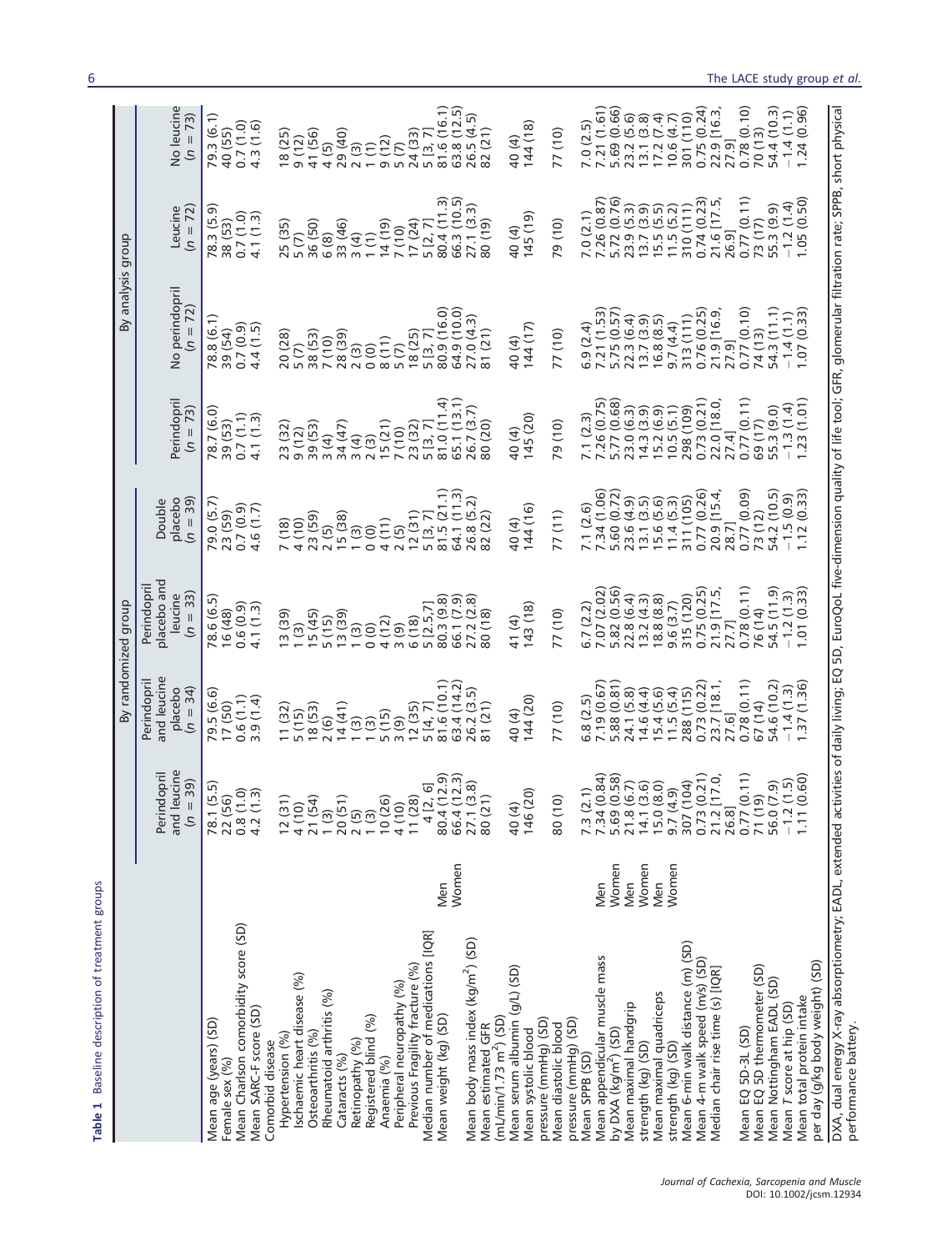|  | <b>Table 2</b> Primary outcome in those randomized to perindopril versus perindopril placebo |
|--|----------------------------------------------------------------------------------------------|
|--|----------------------------------------------------------------------------------------------|

|                                                |              | Perindopril ( $n = 73$ ) No perindopril ( $n = 72$ ) | Unadjusted<br>treatment<br>effect [95% CI] | P | Adjusted<br>treatment<br>effect [95% CI]       | P    |
|------------------------------------------------|--------------|------------------------------------------------------|--------------------------------------------|---|------------------------------------------------|------|
| Baseline SPPB (N, SD)                          | 7.1(73, 2.3) | 6.9(72, 2.4)                                         |                                            |   | $0.0$ [-0.7, 0.8] $0.91$ -0.1 [-1.2, 1.0] 0.89 |      |
| 6-month SPPB (N, SD)                           | 7.3(56, 2.5) | 7.0(65, 2.7)                                         |                                            |   |                                                |      |
| 12-month SPPB (N, SD)                          | 7.2(52, 2.9) | 7.6(57, 2.6)                                         |                                            |   |                                                |      |
| Sensitivity analyses (12 months only)          |              |                                                      |                                            |   |                                                |      |
| 12-month SPPB (N, SD)                          | 7.2(52, 2.9) | 7.6(57, 2.6)                                         | $-0.6$ [-1.4, 0.2] 0.12 0.5 [-2.6, 3.6]    |   |                                                | 0.73 |
| 12-month SPPB, worst-case <sup>a</sup> (N, SD) | 5.1(73.4.1)  | 6.0(72, 3.9)                                         | $-1.0$ [-2.2, 0.2] 0.10 0.2 [-2.4, 2.8]    |   |                                                | 0.87 |

SPPB, short physical performance battery.

Adjusted analyses adjusted for age, sex, SPPB, Charlson comorbidity score, and baseline handgrip strength.

<sup>a</sup>lmputing SPPB = 0 for all missing data.

|  |  |  |  |  | <b>Table 3</b> Primary outcome in those randomized to leucine versus leucine placebo |  |  |  |  |  |  |
|--|--|--|--|--|--------------------------------------------------------------------------------------|--|--|--|--|--|--|
|--|--|--|--|--|--------------------------------------------------------------------------------------|--|--|--|--|--|--|

|                                                |              | Leucine ( $n = 72$ ) No leucine ( $n = 73$ ) | Unadjusted treatment<br>effect [95% CI] | P    | Adjusted treatment<br>effect [95% CI] | P    |
|------------------------------------------------|--------------|----------------------------------------------|-----------------------------------------|------|---------------------------------------|------|
| Baseline SPPB (N, SD)                          | 7.0(72, 2.1) | 7.0(73, 2.5)                                 | $0.1$ [-0.7, 0.8]                       | 0.83 | $0.1$ [-1.0, 1.1]                     | 0.90 |
| 6-month SPPB (N, SD)                           | 7.2(59, 2.6) | 7.1(62, 2.6)                                 |                                         |      |                                       |      |
| 12-month SPPB (N, SD)                          | 7.3(52, 2.7) | 7.5(57, 2.8)                                 |                                         |      |                                       |      |
| Sensitivity analysis (12 months only)          |              |                                              |                                         |      |                                       |      |
| 12-month SPPB (N, SD)                          | 7.3(52, 2.7) | 7.5(57, 2.8)                                 | $0.0$ [-0.8, 0.8]                       | 0.98 | $-0.5$ [ $-3.1$ , 2.0]                | 0.66 |
| 12-month SPPB, worst-case <sup>a</sup> (N, SD) | 5.3(72, 4.0) | 5.8(73, 4.0)                                 | $-0.6$ [ $-1.8$ , 0.6]                  | 0.34 | $0.6$ [-1.9, 3.1]                     | 0.60 |

SPPB, short physical performance battery.

Adjusted analyses adjusted for age, sex, SPPB, Charlson comorbidity score and baseline handgrip strength.

<sup>a</sup>lmputing SPPB = 0 for all missing data.

#### *Secondary outcomes*

Adjusted treatment effects for the secondary outcomes are shown in Table 4. Perindopril treatment was associated with a worse health status than placebo on the EQ 5D thermometer tool  $[-12$  points (95% CI  $-21$  to  $-3$ );  $P = 0.01$ ], and leucine treatment was associated with worse scores on the main EQ 5D health status tool  $[-0.06$  points (95% CI  $-0.11$  to  $-0.01$ ;  $P = 0.03$ ]. No other significant treatment effects were found.

#### *Adverse events*

Table 5 shows key prespecified adverse events of interest. Hyperkalaemia (two cases in perindopril group and no cases in no perindopril group) and important rises in serum creatinine (one case in perindopril group and no cases in no perindopril group) were infrequent. Seven participants in the groups allocated to perindopril experienced hyponatremia on at least one test during the trial, compared with two in the no perindopril group. One death (due to acute leukaemia and unrelated to treatment) was noted in the perindopril and leucine placebo arm. There was no significant difference in the falls rate between those allocated to perindopril and perindopril placebo, or between those allocated to leucine and leucine placebo; rates of fragility fractures were low in all groups. Figure S2 shows changes in supine blood pressure and orthostatic reduction in blood

pressure for those allocated to perindopril versus no perindopril; supine blood pressure fell in the perindopril group relative to no perindopril as expected, but little difference in the magnitude of the postural fall in blood pressure was observed between groups. Table S4 shows the full categorization of adverse events in each arm. The overall number of adverse events was higher in those receiving perindopril, driven by higher rates of injuries, nervous system disorders, and gastrointestinal disorders. Overall numbers of adverse events were similar in those allocated to leucine or leucine placebo.

#### *Updated meta-analyses*

Table 6 shows the results of incorporating the LACE trial results into meta-analyses with other trials of either ACEi/ARB or leucine to improve muscle function in older people; forest plots are shown in Figure S3 and included study details are shown in Table S5. Heterogeneity for most analyses was low. For the SPPB, the meta-analysis results excluded the MCID of 0.5 points suggested by previous work.<sup>29</sup> The results for handgrip strength and quadriceps strength similarly excluded the MCIDs for these measures  $33,34$ ; for the 6-min walk, the 95% confidence intervals did not exclude the MCID of 20 m for older people, $29$  although the summary point estimate did not support a clinically important effect. For leucine, the wider confidence intervals did not exclude a clinically important treatment effect, but summary point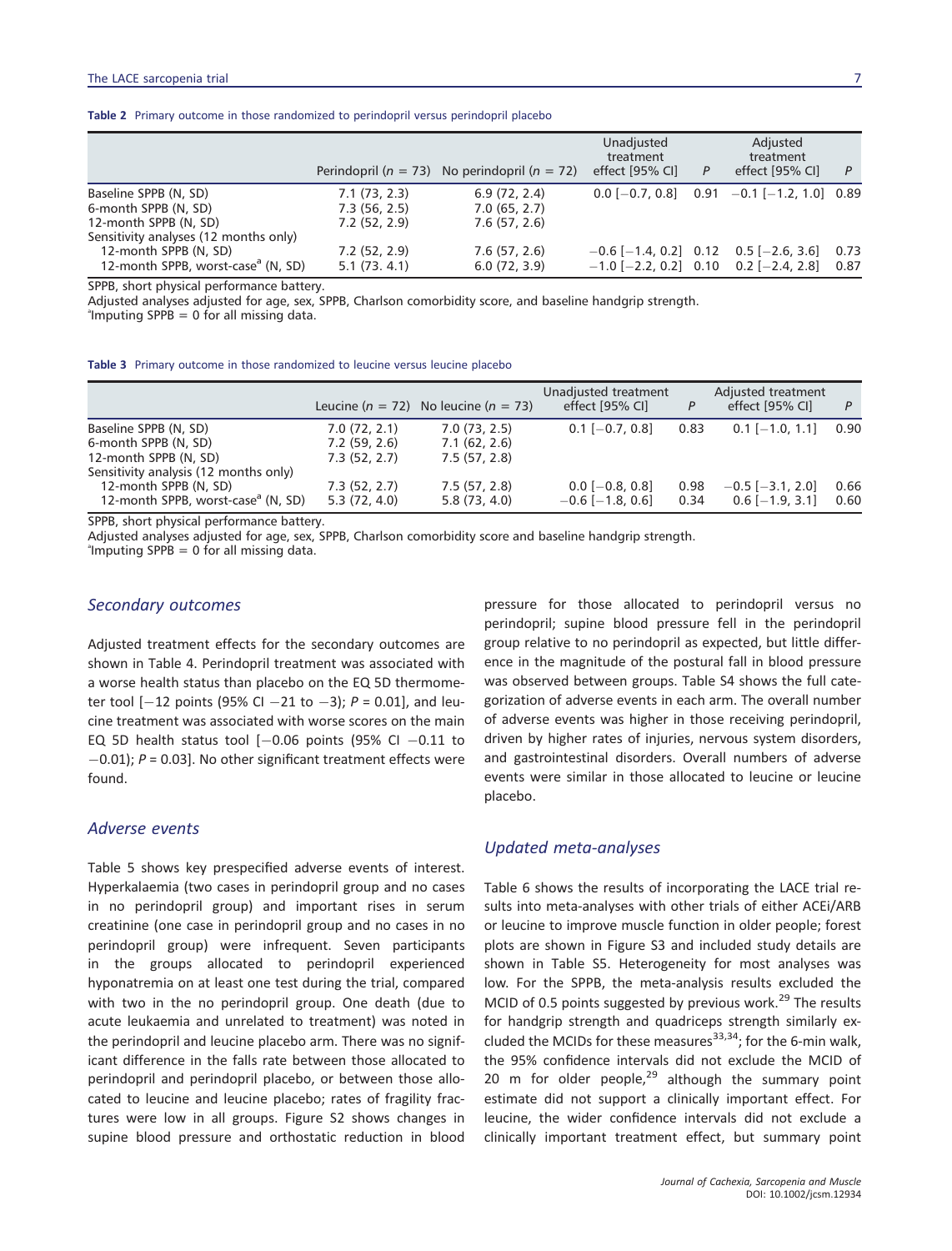$(A)$ 



Figure 2 Subgroup analyses for primary outcome. (A) Perindopril versus placebo. (B) Leucine versus placebo. Positive values of short physical performance battery (SPPB) denote improvement relative to control group.

estimates for all measures studied (including muscle mass) did not support a clinically important treatment effect.

## **Discussion**

We found no evidence that perindopril or leucine improved physical performance, muscle mass, or quality of life in older people with sarcopenia and the evidence from meta-analysis of the LACE trial and other trials of ACEi/ARBs or leucine does not support a clinically meaningful improvement in physical performance with these agents. This was despite adequate adherence to both perindopril and leucine. Although no excess of adverse events was noted with leucine use, perindopril was associated with a higher rate of adverse events than placebo as would be expected from the known side effects of ACEi, and participants allocated to perindopril reported a poorer quality of life than those not allocated to perindopril although this could be a chance finding due to multiple testing.

When the LACE trial was designed, preclinical and mechanistic clinical data supported potential beneficial modes of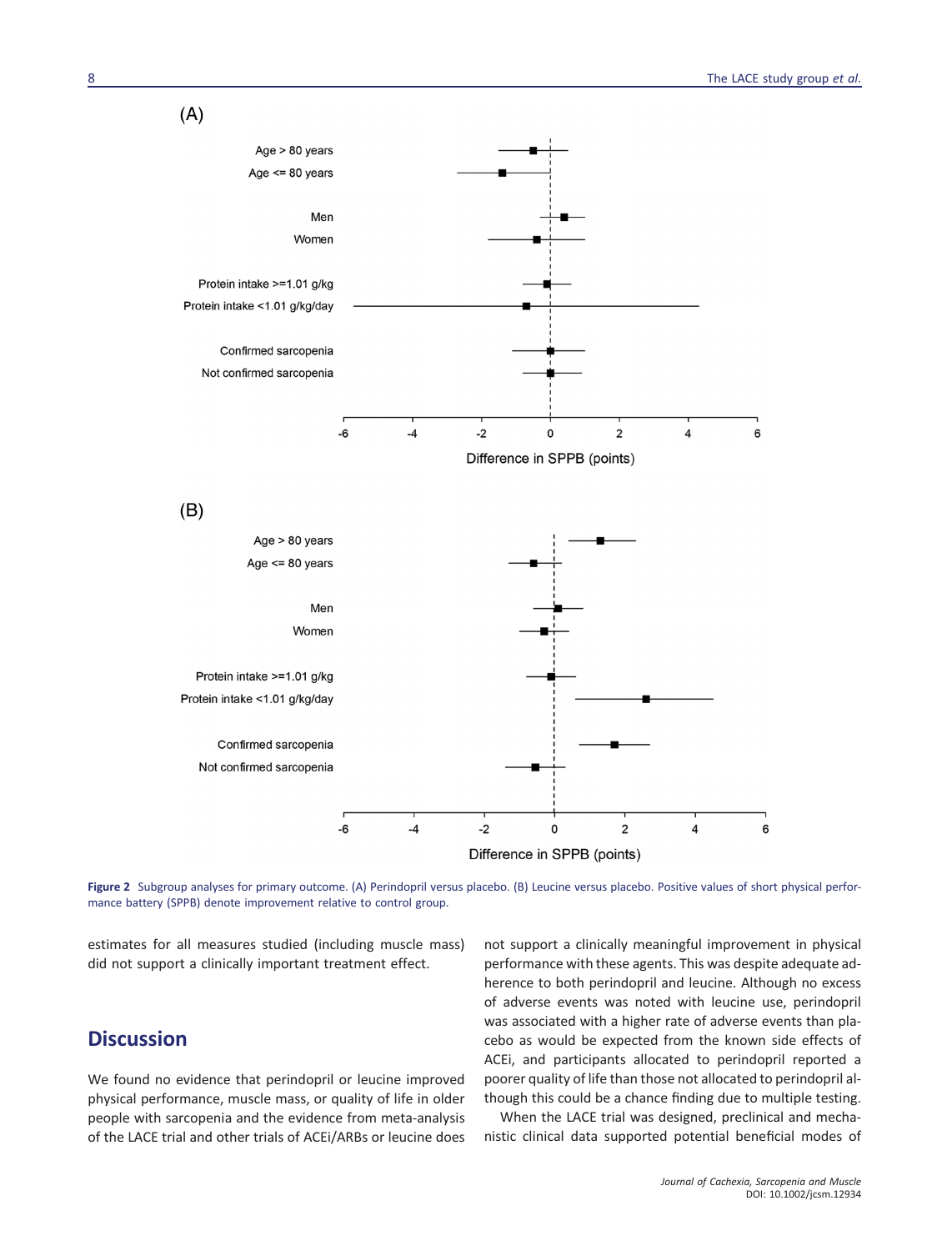|                             |                                                                                        | Perindopril                                                                                               | versus no perindopril                                                                   |                                           |                                                                                                                                             |                                                                                | Leucine versus no leucine                                                                           |                                          |      |
|-----------------------------|----------------------------------------------------------------------------------------|-----------------------------------------------------------------------------------------------------------|-----------------------------------------------------------------------------------------|-------------------------------------------|---------------------------------------------------------------------------------------------------------------------------------------------|--------------------------------------------------------------------------------|-----------------------------------------------------------------------------------------------------|------------------------------------------|------|
| Outcome                     | Timepoint                                                                              | Perindopril                                                                                               | Placebo                                                                                 | Adjusted treatment<br>effect [95% Cl]     | Timepoint<br>P                                                                                                                              | Leucine                                                                        | Placebo                                                                                             | effect [95% CI]<br>treatment<br>Adjusted | P    |
| Muscle mass                 | 12 months $(n, SD)$<br>Baseline (n, SD)                                                | 6.09(54, 2.18)<br>1.03<br>6.47 (73,                                                                       | 6.38(72, 1.41)<br>6.22 (58, 1.89)                                                       | $-0.4[-1.1, 0.3]$                         | $12$ months $(n, SD)$<br>Baseline (n, SD)<br>0.27                                                                                           | 1.34<br>2.23<br>6.03 (54,<br>6.44 (72,                                         | (73, 1.12)<br>(58, 1.83)<br>6.28(<br>6.42                                                           | $-0.3[-1.0, 0.4]$                        | 0.47 |
| Grip strength               | 6 months (n, SD)<br>Baseline (n, SD)                                                   | 19.9(56, 7.0)<br>(73, 6.7)<br>18.3(                                                                       | $\begin{array}{c} 17.8 \ (72, 6.9) \\ 18.0 \ (65, 7.5) \\ 19.0 \ (55, 6.9) \end{array}$ | $0.2[-0.9, 1.2]$                          | 12 months $(n, SD)$<br>5 months (n, SD)<br>Baseline (n, SD)<br>0.74                                                                         | 6.8)<br>6.5)<br>7.3)<br>17.8 (72,<br>18.8 (59,<br>19.4(50,                     | 6.8<br>7.5)<br>(62, 7)<br>(73,<br>19.9<br>18.3<br>19.0                                              | $-0.3$ $[-1.2, 0.7]$                     | 0.55 |
| strength (kg)<br>Quadriceps | $12$ months $(n, SD)$<br>12 months (n, SD)<br>$6$ months $(n, SD)$<br>Baseline (n, SD) | $\begin{array}{c} 12.7 \ (67, 6.4) \\ 14.5 \ (53, 8.3) \\ 13.6 \ (40, 6.2) \end{array}$<br>20.4 (50, 6.7) | 13.53 (68, 6.8)<br>5.4<br>14.36 (48, 7.3)<br>12.40 (58,                                 | $0.6[-3.0, 4.1]$                          | 12 months (n, SD)<br>6 months (n, SD)<br>Baseline (n, SD)<br>0.75                                                                           | 7.0)<br>7.4)<br>5.6<br>12.9(68,<br>13.9 (44,<br>12.6(56,                       | 14.2(44, 6.6)<br>(55, 7.1)<br>13.3(67, 5.7)<br>14.2(55, 8.2)                                        | $-1.0[-4.4, 2.4]$                        | 0.55 |
| Six min walk (m)            | 12 months (n, SD)<br>$6$ months $(n, SD)$<br>Baseline (n, SD)                          | 298 (73, 109)<br>328 (54, 103)<br>338 (46, 97)                                                            | 321 (60, 111)<br>324 (54, 115)<br>313(71, 111)                                          | $-32[-75, 12]$                            | 12 months (n, SD)<br>6 months (n, SD)<br>Baseline (n, SD)<br>0.15                                                                           | 311(71, 111)<br>328 (49, 103)<br>330 (57, 98)                                  | 301 (73, 110)<br>318 (57, 116)<br>333 (51, 112)                                                     | $17[-25, 59]$                            | 0.43 |
| Gait speed (m/s)            | 12 months (n, SD)<br>6 months (n, SD)<br>Baseline (n, SD)                              | 0.84(49, 0.25)<br>$0.73(73, 0.21)$<br>$0.85(55, 0.28)$                                                    | 0.76(72, 0.25)<br>1.00(56, 1.11)<br>0.86 (61, 0.43)                                     | $0.01[-0.18, 0.19]$                       | 12 months (n, SD)<br>6 months (n, SD)<br>Baseline (n, SD)<br>0.96                                                                           | 0.74(72, 0.23)<br>0.30)<br>0.85(50, 0.27)<br>0.81(57,                          | 0.75(73, 0.24)<br>1.00(55, 1.12)<br>0.90(59, 0.42)                                                  | $[-0.18, 0.19]$<br>0.01                  | 0.96 |
| Chair stand<br>time(s)      | 6 months (n, SD)<br>Baseline (n, SD)                                                   | (38, 12.9)<br>22.1 (44, 9.0)<br>24.1 (58, 9.3)<br>21.3(                                                   | 22.5 (51, 10.3)<br>22.4 (47, 10.9)<br>54.3 (72, 11.1)<br>24.2 (53, 11.8)                | $-1.7[-8.7, 5.3]$                         | 12 months (n, SD)<br>6 months (n, SD)<br>Baseline (n, SD)<br>0.64                                                                           | 21.7 (47, 11.0)<br>22.6 (40, 14.8)<br>55.3 (72, 9.9)<br>24.4 (54, 9.3)         | $(48, 8.2)$<br>$(45, 8.4)$<br>$(73, 10.3)$<br>$23.8(54, 9.3)$<br>$23.0(48, 8.2)$<br>$21.3(45, 8.4)$ | $-3.1[-9.5, 3.3]$                        | 0.34 |
| <b>NEADL</b>                | 12 months (n, SD)<br>Baseline (n, SD)<br>12 months (n, SD)<br>6 months (n, SD)         | 56.2 (51, 10.6)<br>56.6 (56, 8.0)<br>(73, 9.0)<br>55.3                                                    | 54.3 (65, 11.2)<br>55.3 (55, 10.5)                                                      | $-1.6[-7.4, 4.2]$                         | 6 months (n, SD)<br>Baseline (n, SD)<br>0.58                                                                                                | 9.0)<br>56.0 (50, 9.2)<br>55.9 (59,                                            | 54.9 (62, 10.7)<br>55.4 (56, 11.6)<br>54.4                                                          | $-2.0[-7.4, 3.5]$                        | 0.48 |
| EQ 5D main score            | 12 months (n, SD)<br>6 months (n, SD)<br>Baseline (n, SD)                              | 0.77(70, 0.11)<br>0.77(50, 0.10)<br>0.11)<br>0.79(53,                                                     | 0.77 (70, 0.10)<br>0.82(64, 0.13)<br>0.81 (56, 0.13)                                    | $[-0.10, 0.02]$<br>$-0.04$                | 12 months (n, SD)<br>12 months (n, SD)<br>6 months (n, SD)<br>Baseline (n, SD)<br>0.23                                                      | 0.77(67, 0.11)<br>$0.80(56, 0.13)$<br>$0.81(50, 0.13)$                         | 0.78(73, 0.10)<br>0.81(61, 0.11)<br>0.77(56, 0.10)                                                  | $[-0.11, -0.01]$<br>$-0.06$              | 0.03 |
| thermometer<br>EQ 5D        | 12 months (n, SD)<br>$6$ months $(n, SD)$<br>Baseline (n, SD)                          | 67 (55, 18)<br>69 (71, 17)<br>69 (51, 18)                                                                 | 74 (71, 13)<br>74 (65, 15)<br>75 (56, 14)                                               | $-12$ [-3, -21]                           | 12 months (n, SD)<br>6 months (n, SD)<br>Baseline (n, SD)<br>0.01                                                                           | 73 (70, 17)<br>72 (51, 20)<br>72 (59, 18)                                      | 70 (72, 13)<br>69 (61, 16)<br>72 (56, 13)                                                           | $-3[-12, 6]$                             | 0.53 |
| T score at femoral<br>neck  | 12 months (n, SD)<br>Baseline (n, SD)                                                  | (64, 1.41)<br>(42, 1.31)<br>$-1.29$<br>$-1.00$                                                            | $-1.36(64, 1.06)$<br>$-1.40(50, 1.05)$                                                  | $0.03[-0.74, 0.81]$                       | 2 months (n, SD)<br>Baseline (n, SD)<br>0.93                                                                                                | (63, 1.35)<br>(44, 1.35)<br>$-1.22$<br>$-1.14$                                 | 1.10)<br>$-1.29(48, 1.01)$<br>$-1.42(65, 1)$                                                        | $[-0.59, 0.93]$<br>0.17                  | 0.66 |
| Median HOMA-IR              | 12 months [n, IQR]<br>3 months [n, IQR]<br>Baseline [n, IQR]                           | $[65, 2.2 - 4.1]$<br>$[54, 1.9 - 4.9]$<br>$49, 2.0 - 4.9$<br>2.9<br>$\overline{3.0}$                      | 2.8 [62, 2.0, 4.8]<br>$3.4$ [53, 1.7, 7.0]<br>2.6 [52, 1.6, 5.0]                        | $-1.8[-5.1, 1.4]$                         | 12 months [n, IQR]<br>3 months [n, IQR]<br>Baseline [n, IQR]<br>0.26                                                                        | $2.0 - 4.2$<br>$2.0 - 6.8$<br>(63, 1)<br>(55, 2, 6)<br>$\overline{3.0}$<br>2.8 | $3.1(64, 2.2 - 4.8)$<br>$(52, 1.6 - 5.8)$                                                           | $-1.3[-4.5, 1.9]$                        | 0.42 |
|                             | Analyses adjusted for age, sex, SPPB, Charlson comorbid                                |                                                                                                           |                                                                                         | ity score, and baseline handgrip strength | EQ 5D, EuroQoL 5D score; HOMA-IR, homeostatic model assessment of insulin resistance; NEADL, Nottingham extended activities of daily living | $1.9 - 5.1$<br>(49)                                                            | $(52, 1.8 - 4.8)$                                                                                   |                                          |      |

Table 4 Secondary outcomes in those randomized to perindopril versus perindopril placebo and leucine versus leucine placebo **Table 4** Secondary outcomes in those randomized to perindopril versus perindopril placebo and leucine versus leucine placebo

Analyses adjusted for age, sex, SPPB, Charlson comorbidity score, and baseline handgrip strength. *Journal of Cachexia, Sarcopenia and Muscle* DOI: 10.1002/jcsm.12934

#### The LACE sarcopenia trial 9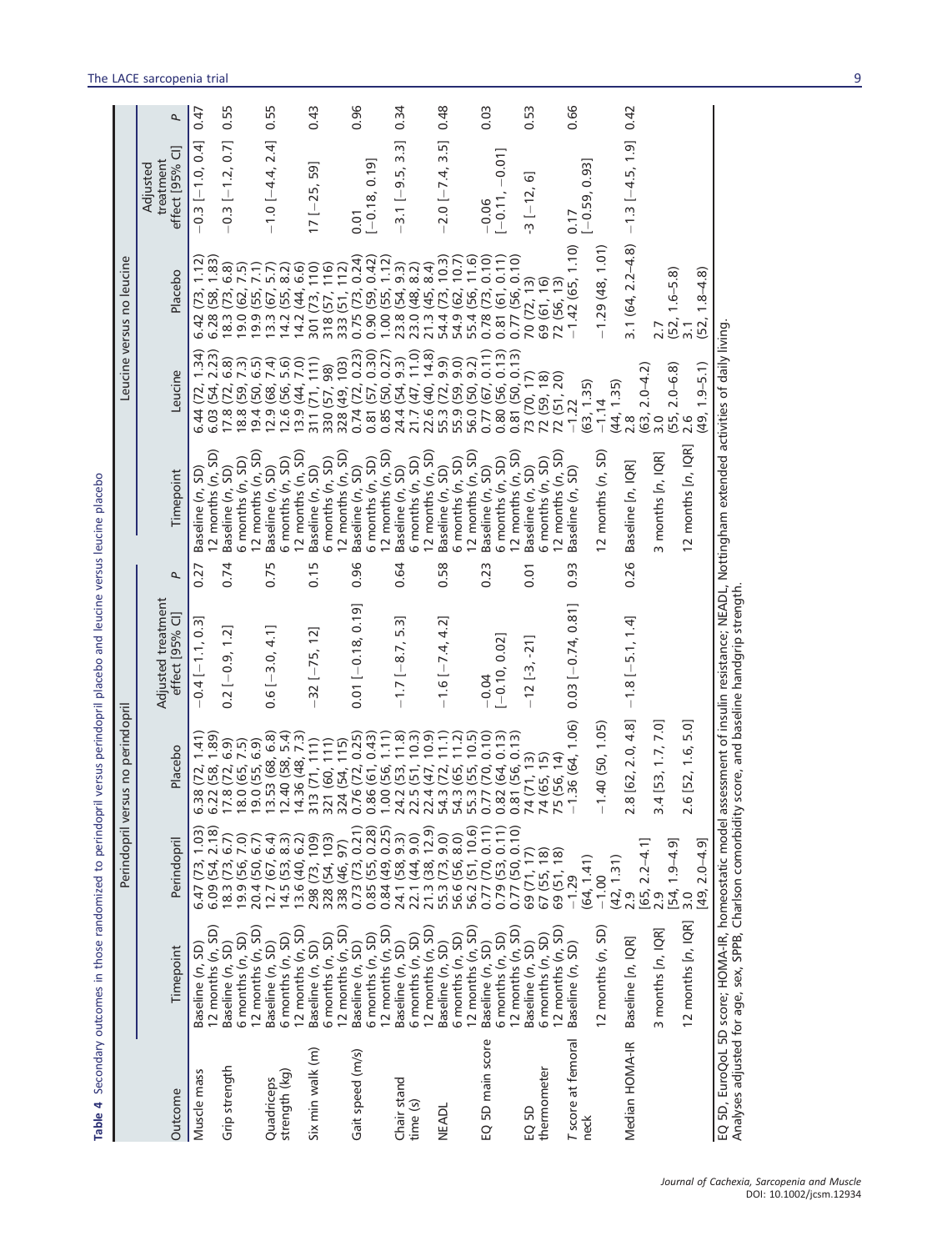|                                                                  |               | Perindopril ( $n = 73$ ) No perindopril ( $n = 72$ ) Leucine ( $n = 72$ ) No Leucine ( $n = 73$ ) |               |               |
|------------------------------------------------------------------|---------------|---------------------------------------------------------------------------------------------------|---------------|---------------|
| Deaths (%)                                                       | 1 (1)         | 0(0)                                                                                              | 0(0)          | 1 (1)         |
| Number of participants with fragility fractures <sup>a</sup> (%) | 3(4)          | 1(1)                                                                                              | 1(1)          | 3(4)          |
| Number of participants with at least one fall (%)                | 30(41)        | 37(51)                                                                                            | 34 (47)       | 30(41)        |
| Number of falls                                                  | 121           | 132                                                                                               | 121           | 132           |
| Falls per year (95% CI)                                          | 2.0(1.1, 3.0) | 2.8(0.6, 5.1)                                                                                     | 1.9(0.9, 2.9) | 2.9(0.8, 5.0) |

#### **Table 5** Key adverse outcomes of interest

a Distal radius, symptomatic vertebra, or neck of femur.

action for these agents, and for both interventions, some clinical trial data suggesting efficacy also existed.<sup>15,16,31</sup> There are several reasons for the lack of efficacy seen in the LACE trial, which merit consideration. Firstly, it is possible that the intervention dose or duration were not adequate to provide a clinically important response. However, the perindopril dose used has previously demonstrated improvement in 6-min walk distance and quality of life in older people with functional impairment. $31$  Recent observational data suggest that ARB use, but not ACEi use, is associated with better muscle strength and muscle mass,<sup>35</sup> but ARBs have not improved muscle function in trials to date.<sup>36,37</sup> The leucine dose used was sufficient to improve muscle protein synthesis in healthy older people.<sup>15,16</sup> It is still possible, however, that a higher dose is required to overcome anabolic resistance in older people with sarcopenia. No relationship was evident between adherence and treatment effect for the primary outcome for either perindopril or leucine.

Secondly, it is possible that ACEi or leucine is efficacious only when used in combination with resistance training for sarcopenia. However, at the time of designing the LACE trial, the existing evidence suggested that the opposite might be true for ACEi/ARB $^{38,39}$ ; a similar lack of efficacy was seen when adding the ARB losartan to resistance training in older people.<sup>37</sup> The case for or against leucine as an adjunct to resistance training is less clear-cut. Thirdly, it is possible that for leucine, efficacy is achievable only as part of a more complex nutritional intervention, or only in those with low baseline protein intake as suggested by our subgroup analysis. Some previous interventions have combined leucine with additional protein or amino acid supplements and with other nutrients such as vitamin  $D^{17,40}$  Some, but not all, of these trials have suggested improvements to muscle mass, although the effect on muscle strength has been less convincing. Current evidence is insufficient to indicate whether leucine is an effective intervention when given in addition to generic protein or amino acid supplementation; further trials are also required examining efficacy in those with low baseline protein intake.

The LACE trial had a number of strengths; it is one of the few trials to have been designed specifically to recruit older people with sarcopenia and is one of very few multicentre randomized controlled sarcopenia trials. Almost all participants fulfilled the EWGSOP2 2019 definition for probable sarcopenia—a definition increasingly used in clinical practice. The trial participants had high levels of comorbidity and poor

physical performance and were thus representative of patients typically seen in primary care and in secondary care Older Peoples Medicine services—both key services for the detection and treatment of sarcopenia. Other important strengths include the 1 year follow up, which is longer than used in most sarcopenia trials to date, and the comprehensive set of outcome measures including both measures of physical performance and measures such as quality of life that are of importance to patients. $41$ 

The key limitation of the trial was that we were unable to recruit the original target population size of 440 participants as previously discussed.<sup>42</sup> Although sarcopenia is common in the older population, it is commonly accompanied by multiple comorbidities that may prevent individuals from being eligible for trials. It is particularly common in care home residents (the majority of whom have dementia in the United Kingdom) and is often accompanied by mobility limitation that may prevent participation in research. In addition, we found that many potential participants had low muscle strength but still had preserved muscle mass, making them ineligible for the trial. The reduced sample size raises the possibility that the null result was due to insufficient statistical power. This sample size was calculated using a conservative 0.5 point difference in the SPPB as the MCID. The original sample size calculation was also conservative in that it did not factor in the increased statistical power inherent in the repeated-measures analysis. Nevertheless, the sample size and consequently the 95% confidence intervals were not sufficiently narrow to exclude the MCID of 0.5 points in the SPPB. Meta-analysis of trials combining the LACE results with other trials did however exclude this MCID. We did not undertake adjustment for multiple testing, and had we done so, it is likely that the worsening in quality of life scores we observed with both perindopril and leucine would have not reached significance.

Adherence to perindopril was lower than adherence to placebo, in part because of side effects prompting discontinuation of treatment. Although this is likely to have diluted the treatment effect, the adherence to perindopril is higher than would be expected in clinical practice when perindopril is used as an antihypertensive; adherence to antihypertensives is poor with discontinuation rates of 50% or more.<sup>43</sup> Our results are likely therefore to give a realistic estimate of what might be achievable in routine clinical practice if ACEi were to be used as agents to treat sarcopenia. Similarly, although leucine adherence was not optimal, it is unlikely that perfect ad-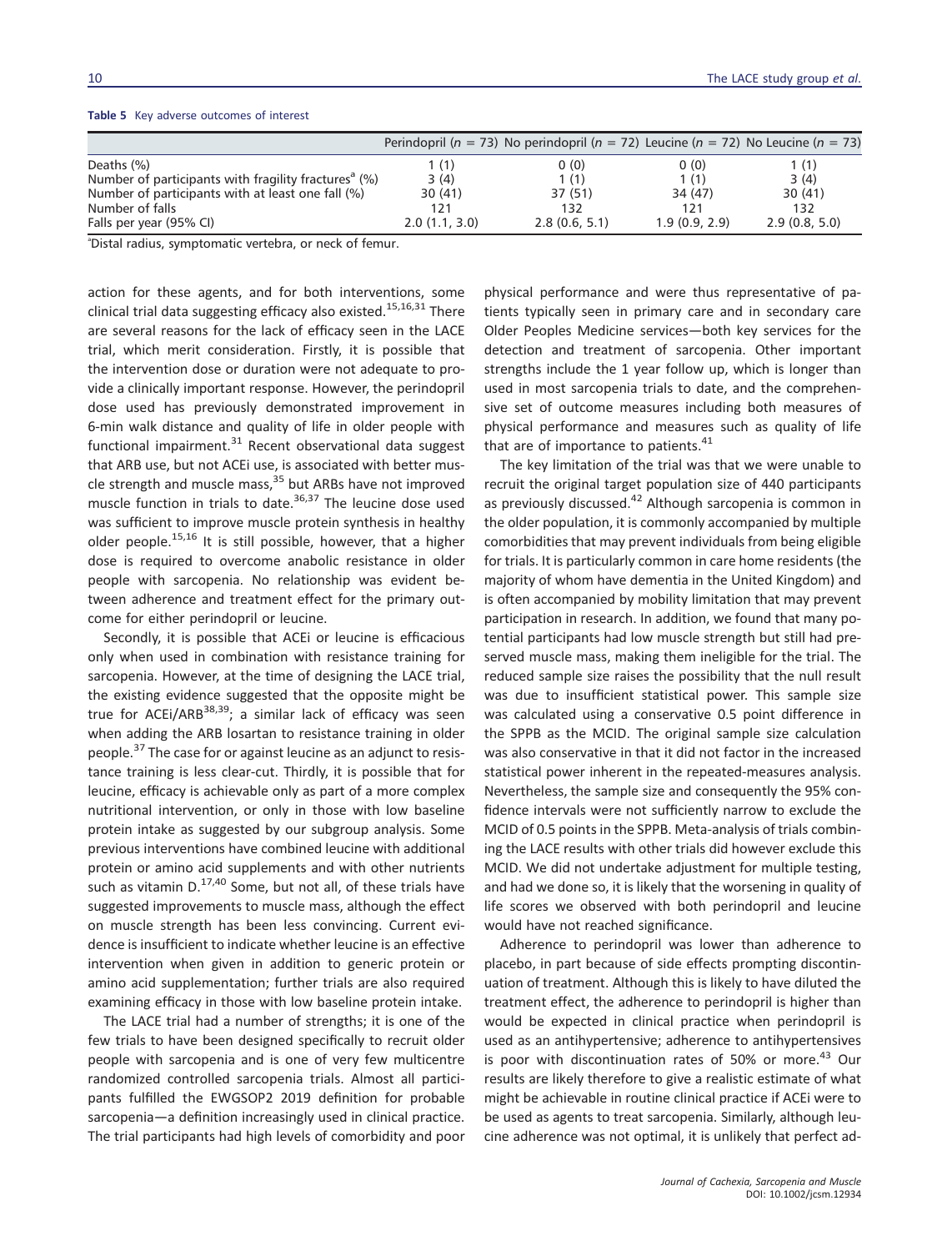|                         |              | <b>ACEI/ARB</b>             |                              |              | Leucine            |                                                                                                                                                                               |  |
|-------------------------|--------------|-----------------------------|------------------------------|--------------|--------------------|-------------------------------------------------------------------------------------------------------------------------------------------------------------------------------|--|
| lutcome                 | N of studies | , control)<br><b>IACEI.</b> | effect (95% CI)<br>Treatment | N of studies | (leucine, control) | effect (95% Cl)<br>Treatment                                                                                                                                                  |  |
|                         |              |                             | $-0.1(-0.4, 0.2)$            |              | Ş                  | $\frac{1}{2}$                                                                                                                                                                 |  |
| min walk distance (m)   |              | 439, 423<br>239, 237        | $0 (-28 to 27)$              |              | 80, 81             | $-4(-27$ to 35)                                                                                                                                                               |  |
| Valk speed (m/s)        |              | $\frac{1}{2}$               | $\frac{1}{2}$                |              | 95, 92             | $0.00 (-0.15 \text{ to } 0.15)$                                                                                                                                               |  |
| landgrip strength (kg)  |              | 439, 423                    | $-0.2$ $(-1.0$ to 0.7)       |              | 103, 100           | $-0.4(-2.4, 1.5)$                                                                                                                                                             |  |
| uadriceps strength (kg) |              | 270, 251                    | $-0.8(-1.9 to 0.3)$          |              | 101, 101           | $-0.7$ ( $-2.6$ to 1.3)                                                                                                                                                       |  |
| Auscle mass (z score)   |              | $\frac{1}{2}$               |                              |              | 147, 142           | $-0.04$ $(-0.27$ to 0.19)                                                                                                                                                     |  |
|                         |              |                             |                              |              |                    | CEi, angiotensin converting enzyme inhibitor; ARB, angiotensin receptor blocker; ND, Insufficient data to combine in meta-analysis; SPPB, short physical performance battery. |  |

**Table 6** Summary meta-analysis results

Summary meta-analysis results

herence could be achieved in clinical practice. Although we selected a dose of 2.5 g three times a day for leucine, this was based on muscle protein synthesis studies in healthy older people, and it is also possible that higher doses of leucine are required in people with sarcopenia to overcome anabolic resistance effectively in this group.

The generalizability of our results is limited by the fact that participants were overwhelmingly of white ethnicity, and thus, the results cannot be assumed to apply to other ethnicities. Despite our efforts to enrol patients meeting the EWGSOP 2010 guidelines, fewer than half of participants fully met the criteria for con firmed sarcopenia under the 2010 guidelines. This was in large part due to our use of bioimpedance measures for muscle mass screening and confirmation of eligibility to enter the trial. Some individuals with low muscle mass on bioimpedance testing had preserved muscle mass on the dual energy X-ray absorptiometry measurement that was used to categorize participants as meeting the full EWGSOP sarcopenia de finition. Measuring muscle mass at scale remains a challenge for sarcopenia trials, and the bioimpedance measurement process we used was not able to identify those muscle mass below the sarcopenia diagnostic threshold with high accuracy. However, the guidelines have changed since the trial was designed, and almost all participants met the criteria for probable sarcopenia under the EWGSOP2 2019 guidelines. It is still possible as discussed above that the treatment effect in patients with lower muscle mass (confirmed sarcopenia) may be greater than those seen in patients who do not ful fil the criteria for con firmed sarcopenia.

In conclusion, our results do not suggest suf ficient evidence to support the use of either perindopril or leucine as standalone interventions to improve physical performance or muscle mass in older people with sarcopenia. Although current evidence does not support further trials of ACE inhibitors as standalone or adjuncts to exercise for people with sarcopenia, further trials are needed to test whether leucine could bene fit patient subgroups with low muscle mass and/or low protein intake.

## **Acknowledgements**

AAS, TA, and MDW acknowledge support from the NIHR Newcastle Biomedical Research Centre. AA acknowledges support from the Health Services Research Unit, which is core funded by the Chief Scientist Of fice of the Scottish Government Health and Social Care Directorate. The authors acknowledge support from the NIHR Ageing Clinical Research Network and the NHS Scotland Support for Science programme. The authors would also thank the efforts of all the research nurses and other site research staff who recruited participants to the trial, all the participants, and all the staff of the Tayside Clinical Trials Unit for their support of the trial.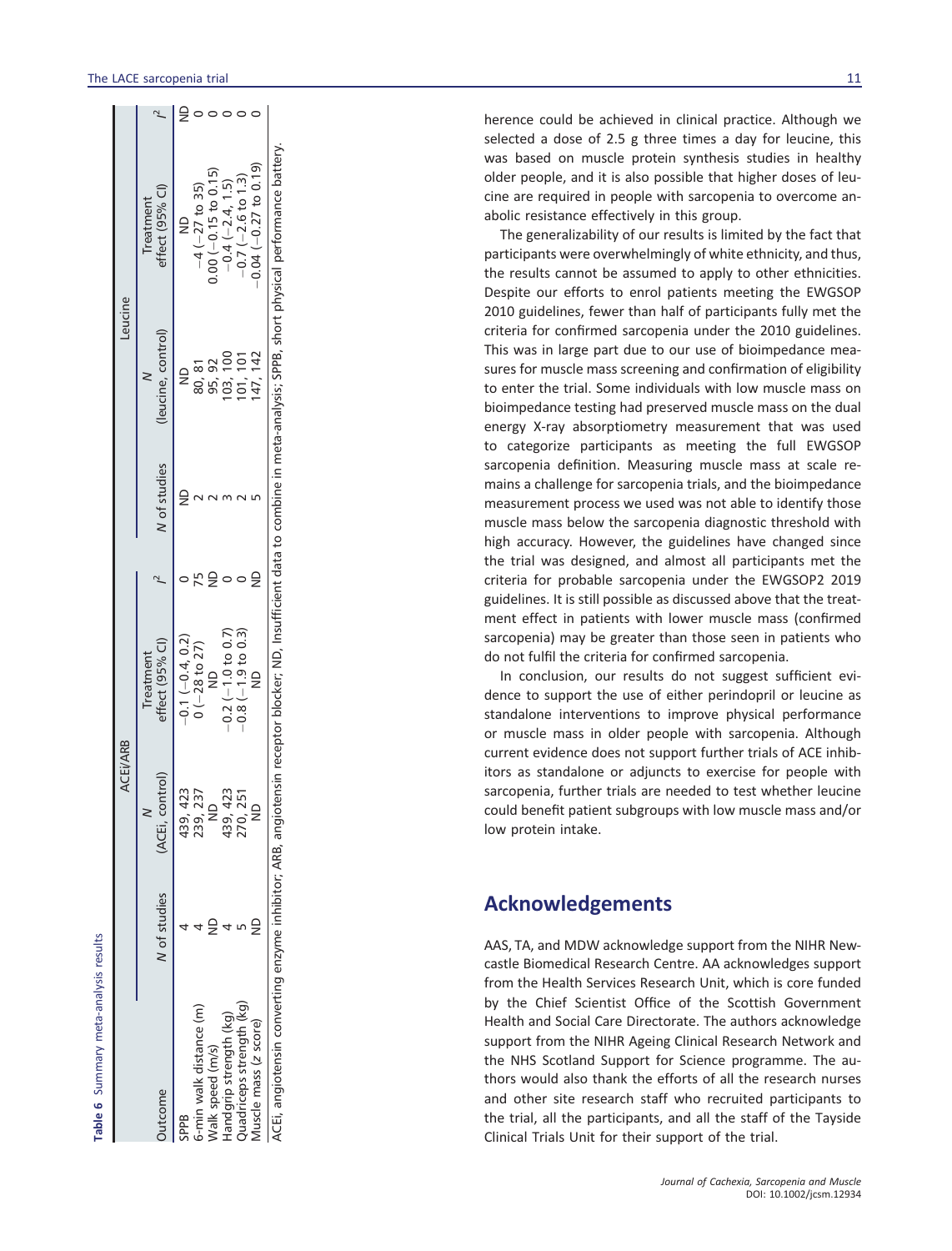## **Funding**

The LACE trial (project reference 13/53/03) is funded by the Efficacy and Mechanism Evaluation (EME) Programme, an MRC and NIHR partnership. The views expressed in this publication are those of the authors and not necessarily those of the MRC, NIHR or the Department of Health and Social Care.

## **Conflict of interests**

Professor Donnan is a member of the New Drugs Committee of the Scottish Medicines Consortium and has received

recent grants from AbbVie Pharmaceuticals. All other authors declare no competing interests.

## **Ethical statement**

All authors of this manuscript comply with the guidelines of ethical authorship and publishing in the *Journal of Cachexia, Sarcopenia and Muscle*. 44

## **Online supplementary material**

Additional supporting information may be found online in the Supporting Information section at the end of the article.

## **References**

- 1. Cruz-Jentoft AJ, Sayer AA. Sarcopenia. *Lancet* 2019;**393**:2636–2646.
- 2. Lunt E, Ong T, Gordon AL, Greenhaff PL, Gladman JRF. The clinical usefulness of muscle mass and strength measures in older people: a systematic review. *Age Ageing* 2021 Jul 22;afaa123, **50** (1):88–95. Online ahead of print.
- 3. Liu P, Hao Q, Hai S, Wang H, Cao L, Dong B. Sarcopenia as a predictor of all-cause mortality among community-dwelling older people: a systematic review and metaanalysis. *Maturitas* 2017;**103**:16–22.
- 4. Yeung SSY, Reijnierse EM, Pham VK, Trappenburg MC, Lim WK, Meskers CG, et al. Sarcopenia and its association with falls and fractures in older adults: a systematic review and meta-analysis. *J Cachexia Sarcopenia Muscle* 2019;**10**:485–500.
- 5. Patel HP, Syddall HE, Jameson K, Robinson S, Denison H, Roberts HC, et al. Prevalence of sarcopenia in community-dwelling older people in the UK using the European Working Group on Sarcopenia in Older People (EWGSOP) definition: findings from the Hertfordshire Cohort Study (HCS). *Age Ageing* 2013;**42**:378–384.
- 6. Cruz-Jentoft AJ, Landi F, Schneider SM, Zúñiga C, Arai H, Boirie Y, et al. Prevalence of and interventions for sarcopenia in ageing adults: a systematic review. Report of the International Sarcopenia Initiative (EWGSOP and IWGS). *Age Ageing* 2014; **43**:748–759.
- 7. Pinedo-Villanueva R, Westbury LD, Syddall HE, Sanchez-Santos MT, Dennison EM, Robinson SM, et al. Health care costs associated with muscle weakness: a UK population-based estimate. *Calcif Tissue Int* 2019;**104**:137–144.
- 8. Moore SA, Hrisos N, Errington L, Rochester L, Rodgers H, Witham M, et al. Exercise as a treatment for sarcopenia: an umbrella

review of systematic review evidence. *Physiotherapy* 2019;**107**:189–201.

- 9. Beckwée D, Delaere A, Aelbrecht S, Baert V, Beaudart C, Bruyere O, et al. Exercise interventions for the prevention and treatment of sarcopenia. A systematic umbrella review. *J Nutr Health Aging* 2019;**23**: 494–502.
- 10. Offord NJ, Clegg A, Turner G, Dodds RM, Sayer AA, Witham MD. Current practice in the diagnosis and management of sarcopenia and frailty—results from a UK-wide survey. *J Frailty Sarcopenia Falls* 2019;**4**: 71–77.
- 11. Morley JE. Pharmacologic options for the treatment of sarcopenia. *Calcif Tissue Int* 2016;**98**:319–333.
- 12. Onder G, Penninx BW, Balkrishnan R, Fried LP, Chaves PH, Williamson J, et al. Relation between use of angiotensin-converting enzyme inhibitors and muscle strength and physical function in older women: an observational study. *Lancet* 2002;**359**: 926–930.
- 13. Caulfield L, Heslop P, Walesby KE, Sumukadas D, Sayer AA, Witham MD. Effect of angiotensin system inhibitors on physical performance in older people—a systematic review and meta-analysis. *J Am Med Dir Assoc* 2021;**22** (6):1215–1221. e230623-X, Online ahead of print.
- 14. De Bandt JP. Leucine and mammalian target of rapamycin-dependent activation of muscle protein synthesis in aging. *J Nutr* 2016;**146**:2616S–2624S.
- 15. Casperson SL, Sheffield-Moore M, Hewlings SJ, Paddon-Jones D. Leucine supplementation chronically improves muscle protein synthesis in older adults consuming the RDA for protein. *Clin Nutr* 2012;**31**: 512–519.
- 16. Balage M, Dardevet D. Long-term effects of leucine supplementation on body

composition. *Curr Opin Clin Nutr Metab Care* 2010;**13**:265–270.

- 17. Martínez-Arnau FM, Fonfría-Vivas R, Cauli O. Beneficial effects of leucine supplementation on criteria for sarcopenia: a systematic review. *Nutrients* 2019;**11**: 2504.
- 18. Cruz-Jentoft AJ, Baeyens JP, Bauer JM, Boirie Y, Cederholm T, Landi F, et al. European Working Group on Sarcopenia in Older People. Sarcopenia: European consensus on definition and diagnosis: report of the European Working Group on Sarcopenia in Older People. *Age Ageing* 2010; **39**:412–423.
- 19. Studenski S, Perera S, Patel K, Rosano C, Faulkner K, Inzitari M, et al. Gait speed and survival in older adults. *JAMA* 2011; **305**:50–58.
- 20. Lauretani F, Russo CR, Bandinelli S, Bartali B, Cavazzini C, Di Iorio A, et al. Age-associated changes in skeletal muscles and their effect on mobility: an operational diagnosis of sarcopenia. *J Appl Physiol* 2003;**95**: 1851–1860.
- 21. Sergi G, De Rui M, Veronese N, Bolzetta F, Berton L, Carraro S, et al. Assessing appendicular skeletal muscle mass with bioelectrical impedance analysis in free-living Caucasian older adults. *Clin Nutr* 2015;**34**: 667–673.
- 22. Franssen FM, Rutten EP, Groenen MT, Vanfleteren LE, Wouters EF, Spruit MA. New reference values for body composition by bioelectrical impedance analysis in the general population: results from UK Biobank. *J Am Med Direct Assoc* 2014; **448**:e1–e6.
- 23. Kyle UG, Genton L, Hans D, Pichard C. Validation of a bioelectrical impedance analysis equation to predict appendicular skeletal muscle mass (ASMM). *Clin Nutr* 2003;**22**:537–543.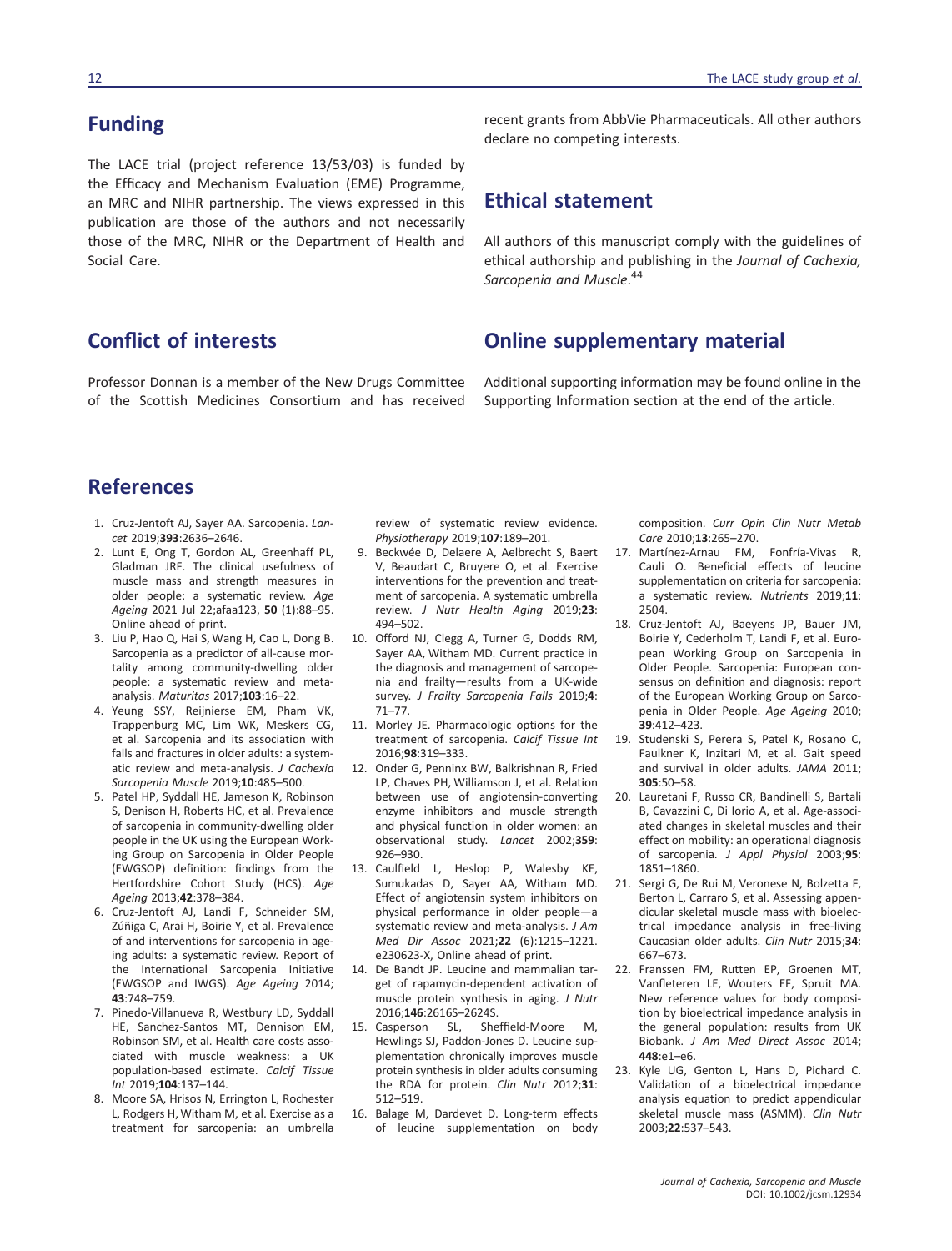- 24. Band MM, Sumukadas D, Struthers AD, Avenell A, Donnan PT, Kemp PR, et al. Leucine and ACE inhibitors as therapies for sarcopenia (LACE trial): study protocol for a randomised controlled trial. *Trials* 2018; **19**:6.
- 25. Charlson ME, Pompei P, Ales KL, MacKenzie CR. A new method of classifying prognostic comorbidity in longitudinal studies: development and validation. *J Chronic Dis* 1987;**40**:373–383.
- 26. Guralnik JM, Simonsick EM, Ferrucci L, Glynn RJ, Berkman LF, Blazer DG, et al. A short physical performance battery assessing lower extremity function: association with self-reported disability and prediction of mortality and nursing home admission. *J Gerontol* 1994;**49**:M85–M94.
- 27. Guralnik JM, Ferrucci L, Simonsick EM, Salive ME, Wallace RB. Lower-extremity function in persons over the age of 70 years as a predictor of subsequent disability. *N Engl J Med* 1995;**332**:556–561.
- 28. Jia X, Craig LCA, Aucott LS, Milne AC, McNeill G. Repeatability and validity of a<br>food frequency questionnaire in questionnaire free-living older people in relation to cognitive function. *J Nutr Health Aging* 2008; **12**:735–741.
- 29. Perera S, Mody SH, Woodman RC, Studenski SA. Meaningful change and responsiveness in common physical performance measures in older adults. *J Am Geriatr Soc* 2006;**53**:743–749.
- 30. Burton LA, Sumukadas D, Witham MD, Struthers AD, McMurdo ME. Effect of spironolactone on physical performance in older people with self-reported physical disability. *Am J Med* 2013;**126**:590–597.
- 31. Sumukadas D, Witham MD, Struthers AD, McMurdo MET. Effect of perindopril on

physical function in elderly people with functional impairment: a randomised controlled trial. *CMAJ* 2007;**177**:867–874.

- 32. Martínez-Arnau FM, Fonfría-Vivas R, Buigues C, Castillo Y, Molina P, Hoogland AJ, et al. Effects of leucine administration in sarcopenia: a randomized and placebo-controlled clinical trial. *Nutrients* 2020;**12**:932.
- 33. Oliveira A, Rebelo P, Paixão C, Jácome C, Cruz J, Martins V, et al. Minimal clinically important difference for quadriceps muscle strength in people with COPD following pulmonary rehabilitation. *COPD* 2021;**18**: 35–44.
- 34. Bobos P, Nazari G, Lu Z, MacDermid JC. Measurement properties of the hand grip strength assessment: a systematic review with meta-analysis. *Arch Phys Med Rehabil* 2020;**101**:553–565.
- 35. Ng TP, Nguyen TN, Gao Q, Nyunt MSZ, Yap KB, Wee SL. Angiotensin receptor blockers use and changes in frailty, muscle mass, and function indexes: Singapore longitudinal ageing study. *JCSM Rapid Comms* 2021; DOI: [online ahead of print];**4**:111–121.
- 36. Gerdts E, Björnstad H, Devereux RB, Lund-Jhansen P, Davidsen ES, Omvik P. Exercise performance during losartan- or atenololbased treatment in hypertensive patients with electrocardiographic left ventricular hypertrophy (a LIFE substudy). *Blood Press* 2006;**15**:220–226.
- 37. Heisterberg MF, Andersen JL, Schjerling P, Lund A, Dalskov S, Jønsson AO, et al. Losartan has no additive effect on the response to heavy-resistance exercise in human elderly skeletal muscle. *J Appl Physiol (1985)* 2018;**125**:1536–1554.
- 38. Tieland M, Dirks ML, van der Zwaluw N, Verdijk LB, van de Rest O, de Groot LC,

et al. Protein supplementation increases muscle mass gain during prolonged resistance-type exercise training in frail elderly people: a randomized, double-blind, placebo-controlled trial. *J Am Med Dir Assoc* 2012;**13**:713–719.

- 39. Sumukadas D, Band M, Miller S, Cvoro V, Witham MD, Struthers AD, et al. Do ACE inhibitors improve the response to exercise training in functionally impaired older adults?: a randomised controlled trial. *J Gerontol A Med Sci* 2013;**69**:736–743.
- 40. Bauer JM, Verlaan S, Bautmans I, Brandt K, Donini LM, Maggio M, et al. Effects of a vitamin D and leucine-enriched whey protein nutritional supplement on measures of sarcopenia in older adults, the PROVIDE study: a randomized, double-blind, placebo-controlled trial. *J Am Med Dir Assoc* 2015;**16**:740–747.
- 41. Roberts H, Khee TS, Philp I. Setting priorities for measures of performance for geriatric medical services. *Age Ageing* 1994; **23**:154–157.
- 42. Witham MD, Achison M, Aspray TJ, Avenell A, Band MM, Donnan PT, et al. Recruitment strategies for sarcopenia trials-les-<br>sons from the LACE randomised from the LACE randomised controlled trial. *JCSM Rapid Commun* 2021;**4**:93–102.
- 43. Burnier M, Egan BM. Adherence in hypertension. *Circ Res* 2019;**124**:1124–1140.
- 44. von Haehling S, Morley JE, Coats AJS, Anker SD. Ethical guidelines for publishing in the Journal of Cachexia, Sarcopenia and Muscle: update 2021. *J Cachexia Sarcopenia Muscle* 2021;**12**:2259–2261.

## Appendix A: The LACE study group members

| Name                                                                                       | <b>Affiliation</b>                                                                                                                                                                                                                                                                                                                             |
|--------------------------------------------------------------------------------------------|------------------------------------------------------------------------------------------------------------------------------------------------------------------------------------------------------------------------------------------------------------------------------------------------------------------------------------------------|
| Marcus Achison <sup>1</sup>                                                                | Tayside Clinical Trials Unit (TCTU), Tayside Medical Science Centre (TASC), University of Dundee, Ninewells<br>Hospital & Medical School, Dundee, UK                                                                                                                                                                                           |
| Simon Adamson <sup>1</sup>                                                                 | Tayside Clinical Trials Unit (TCTU), Tayside Medical Science Centre (TASC), University of Dundee, Ninewells<br>Hospital & Medical School, Dundee, UK                                                                                                                                                                                           |
| Asangaedem Akpan <sup>2</sup>                                                              | Clinical Research Network Northwest Coast, University of Liverpool, Liverpool University Hospitals NHS FT<br>Trust, Liverpool, UK                                                                                                                                                                                                              |
| Terry Aspray <sup>3</sup>                                                                  | AGE Research Group, NIHR Newcastle Biomedical Research Centre, Translational Clinical Research Institute,<br>Newcastle University and Newcastle-upon-Tyne NHS Trust, Newcastle upon Tyne, UK                                                                                                                                                   |
| Alison Avenell <sup>4</sup>                                                                | Health Services Research Unit, University of Aberdeen, Aberdeen, UK                                                                                                                                                                                                                                                                            |
| Margaret M. Band <sup>1</sup>                                                              | Tayside Clinical Trials Unit (TCTU), Tayside Medical Science Centre (TASC), University of Dundee, Ninewells<br>Hospital & Medical School, Dundee, UK                                                                                                                                                                                           |
| Tufail Bashir <sup>5</sup>                                                                 | Cardiovascular and Respiratory Interface Section, National Heart and Lung Institute, Imperial College London,<br>South Kensington Campus, London, UK                                                                                                                                                                                           |
| Louise A. Burton <sup>6</sup><br>Vera Cvoro <sup>7,8</sup><br>Peter T. Donnan <sup>9</sup> | Medicine for the Elderly, NHS Tayside, Dundee, UK and Ageing and Health, University of Dundee, Dundee, UK<br>Victoria Hospital, Kirkcaldy, UK and Centre for Clinical Brain Sciences University of Edinburgh, Edinburgh, UK<br>Division of Population Health and Genomics, School of Medicine, University of Dundee, Dundee, UK<br>(Continues) |